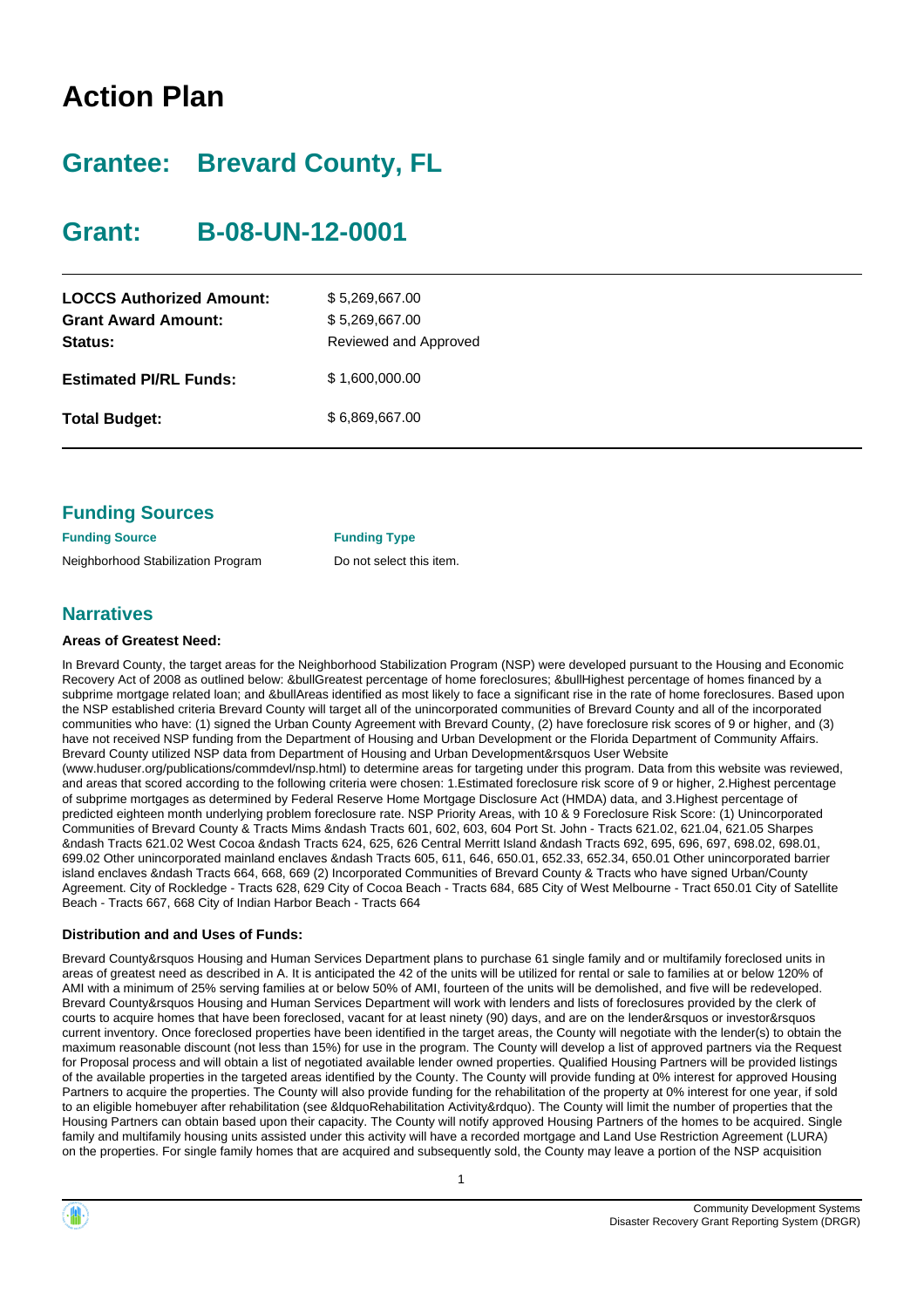funds behind in the form of a soft-second, 0% deferred payment loan to the income eligible household. The amount of assistance that will remain as a deferred payment loan will be tiered according to income and need. As long as the borrower/owner maintains the property as their principal homestead residence and maintains the terms/conditions of the second mortgage during the period of affordability, the loan will remain deferred until the expiration of the lien. Program income received from the sale or rental of assisted units will be recycled for eligible NSP activities. The County will allow for and pay for development fees that are fair and reasonable as part of the acquisition and rehabilitation process. Development fees and other soft/project related costs associated with the acquisition and rehabilitation shall be considered &ldquoProgram Delivery&rdquo costs and will be charged to the individual projects assisted. No profit may be earned on the sale or rental of any property acquired or rehabilitated through the use of NSP funds.

#### **Definitions and Descriptions:**

**Low Income Targeting:**

**Acquisition and Relocation:**

**Public Comment:**

### **Project Summary**

| Project# | <b>Project Title</b>      | <b>Grantee Activity #</b>     | <b>Activity Title</b>  |  |
|----------|---------------------------|-------------------------------|------------------------|--|
| 1        | Acquisition               | Activity 1 - 315124a          | <b>Acquisition LH</b>  |  |
|          |                           | Activity 1 - 315124b          | <b>Acquisition MMI</b> |  |
| 2        | Rehabilitation            | Activity 2 - 315125a          | Rehab LH               |  |
|          |                           | Activity 2 - 315125b          | Rehab MMI              |  |
| 3        | <b>Demolition</b>         | Activity 3 - 315126a          | Demo LH                |  |
|          |                           | Activity 3 - 315126b          | Demo MMI               |  |
| 4        | Sale                      | Activity 4 - 315129a          | Sale LH                |  |
|          |                           | Activity 4 - 315129b          | Sale MMI               |  |
| 5        | Land Banking              | Activity 5 - 315127a          | Land Bank LH           |  |
|          |                           | Activity 5 - 315127b          | Land Banking MMI       |  |
| 6        | Redevelopment             | Activity 6 - 315128           | Redevelopment          |  |
| 7        | Administration            | Activity 7 - 315123           | Admin                  |  |
| 9999     | <b>Restricted Balance</b> | No activities in this project |                        |  |



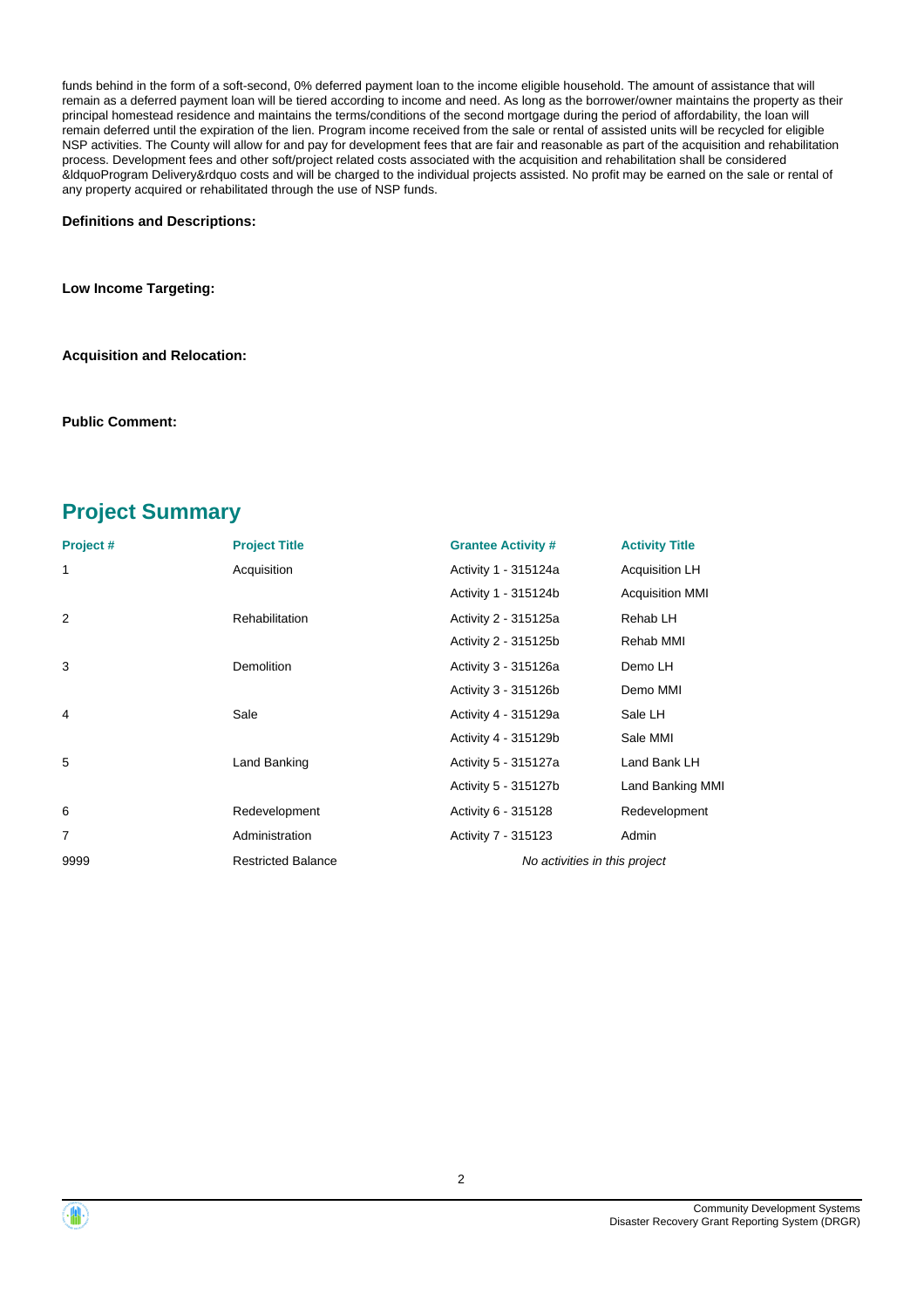# **Activities**

## **Project # / Title: 1 / Acquisition**

| <b>Grantee Activity Number:</b><br><b>Activity Title:</b>                   | <b>Activity 1 - 315124a</b><br><b>Acquisition LH</b> |              |                                         |            |                |
|-----------------------------------------------------------------------------|------------------------------------------------------|--------------|-----------------------------------------|------------|----------------|
| <b>Activitiy Type:</b>                                                      |                                                      |              | <b>Activity Status:</b>                 |            |                |
| Acquisition - general                                                       |                                                      |              | Under Way                               |            |                |
| <b>Project Number:</b>                                                      |                                                      |              | <b>Project Title:</b>                   |            |                |
| 1                                                                           |                                                      |              | Acquisition                             |            |                |
| <b>Projected Start Date:</b>                                                |                                                      |              | <b>Projected End Date:</b>              |            |                |
| 06/17/2009                                                                  |                                                      |              | 09/30/2013                              |            |                |
| <b>Project Draw Block by HUD:</b>                                           |                                                      |              | Project Draw Block Date by HUD:         |            |                |
| Not Blocked                                                                 |                                                      |              |                                         |            |                |
| <b>Activity Draw Block by HUD:</b>                                          |                                                      |              | <b>Activity Draw Block Date by HUD:</b> |            |                |
| Not Blocked                                                                 |                                                      |              |                                         |            |                |
| <b>Block Drawdown By Grantee:</b>                                           |                                                      |              |                                         |            |                |
| Not Blocked                                                                 |                                                      |              |                                         |            |                |
| <b>National Objective:</b>                                                  |                                                      |              | <b>Total Budget:</b>                    |            | \$1,107,336.00 |
| LH25: Funds targeted for housing for households whose incomes               |                                                      |              | <b>Other Funds</b>                      | \$0.00     |                |
| are at or under 50% Area Median Income.<br><b>Environmental Assessment:</b> |                                                      |              | <b>Total Funds</b>                      |            | \$1,107,336.00 |
| <b>Benefit Report Type:</b><br>Direct (Households)                          |                                                      |              |                                         |            |                |
| <b>Proposed Beneficiaries</b>                                               |                                                      | <b>Total</b> | Low                                     | <b>Mod</b> | Low/Mod%       |
| # Renter Households                                                         | 12                                                   |              | 12                                      |            | 100.00         |
| # of Households                                                             | 12                                                   |              | 12                                      |            | 100.00         |
| # of Permanent Jobs Created                                                 |                                                      |              |                                         |            | 0.0            |
| <b>Proposed Accomplishments</b>                                             |                                                      |              | <b>Total</b>                            |            |                |
| # of Housing Units                                                          |                                                      |              | 12                                      |            |                |
| Total acquisition compensation to owners                                    |                                                      |              |                                         |            |                |
| # of Parcels acquired voluntarily                                           |                                                      |              | 12                                      |            |                |
| # of Parcels acquired by admin settlement                                   |                                                      |              |                                         |            |                |
| # of Parcels acquired by condemnation                                       |                                                      |              |                                         |            |                |
| # of buildings (non-residential)                                            |                                                      |              |                                         |            |                |
| # of Properties                                                             |                                                      |              | 12                                      |            |                |



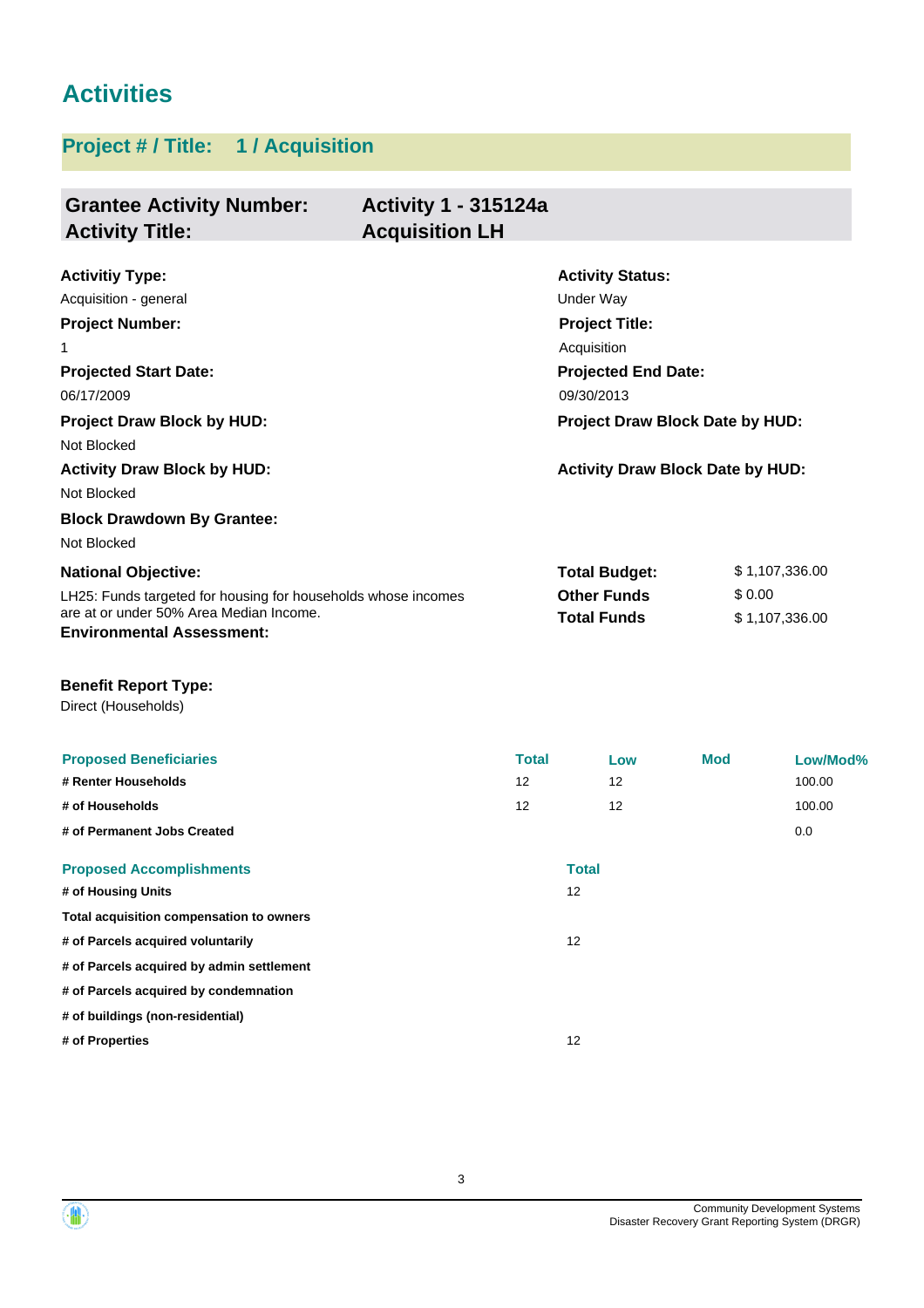#### **Activity is being carried out by Grantee:**

No

#### **Organization carrying out Activity:**

Brevard County Housing and Human Services Department

#### **Proposed budgets for organizations carrying out Activity:**

| <b>Responsible Organization</b>                      | <b>Organization Type</b> | <b>Proposed</b> |
|------------------------------------------------------|--------------------------|-----------------|
| Brevard County Housing and Human Services Department | Unknown                  | \$780,756.00    |

#### **Location Description:**

Based upon the NSP established criteria Brevard County will target all of the unincorporated communities of Brevard County and all of the incorporated communities who have: (1) signed the Urban County Agreement with Brevard County, (2) have foreclosure risk scores of 9 or higher, and (3) have not received NSP funding from the Department of Housing and Urban Development or the Florida Department of Community Affairs. NSP Priority Areas, with 10 & 9 Foreclosure Risk Score: (1) Unincorporated Communities of Brevard County & Tracts Mims &ndash Tracts 601, 602, 603, 604 Port St. John - Tracts 621.02, 621.04, 621.05 Sharpes &ndash Tracts 621.02 West Cocoa &ndash Tracts 624, 625, 626 Central Merritt Island &ndash Tracts 692, 695, 696, 697, 698.02, 698.01, 699.02 Other unincorporated mainland enclaves &ndash Tracts 605, 611, 646, 650.01, 652.33, 652.34, 650.01 Other unincorporated barrier island enclaves &ndash Tracts 664, 668, 669 (2) Incorporated Communities of Brevard County & Tracts who have signed Urban/County Agreement. City of Rockledge - Tracts 628, 629 City of Cocoa Beach - Tracts 684, 685 City of West Melbourne - Tract 650.01 City of Satellite Beach - Tracts 667, 668 City of Indian Harbor Beach - Tracts 664

#### **Activity Description:**

Funds originally budgeted for MMI Acquisition are being transfered to LH Acquisition, LH and MMI Rehabilitation, and MMI Redevelopment Activities due to the NSP obligation timeline.

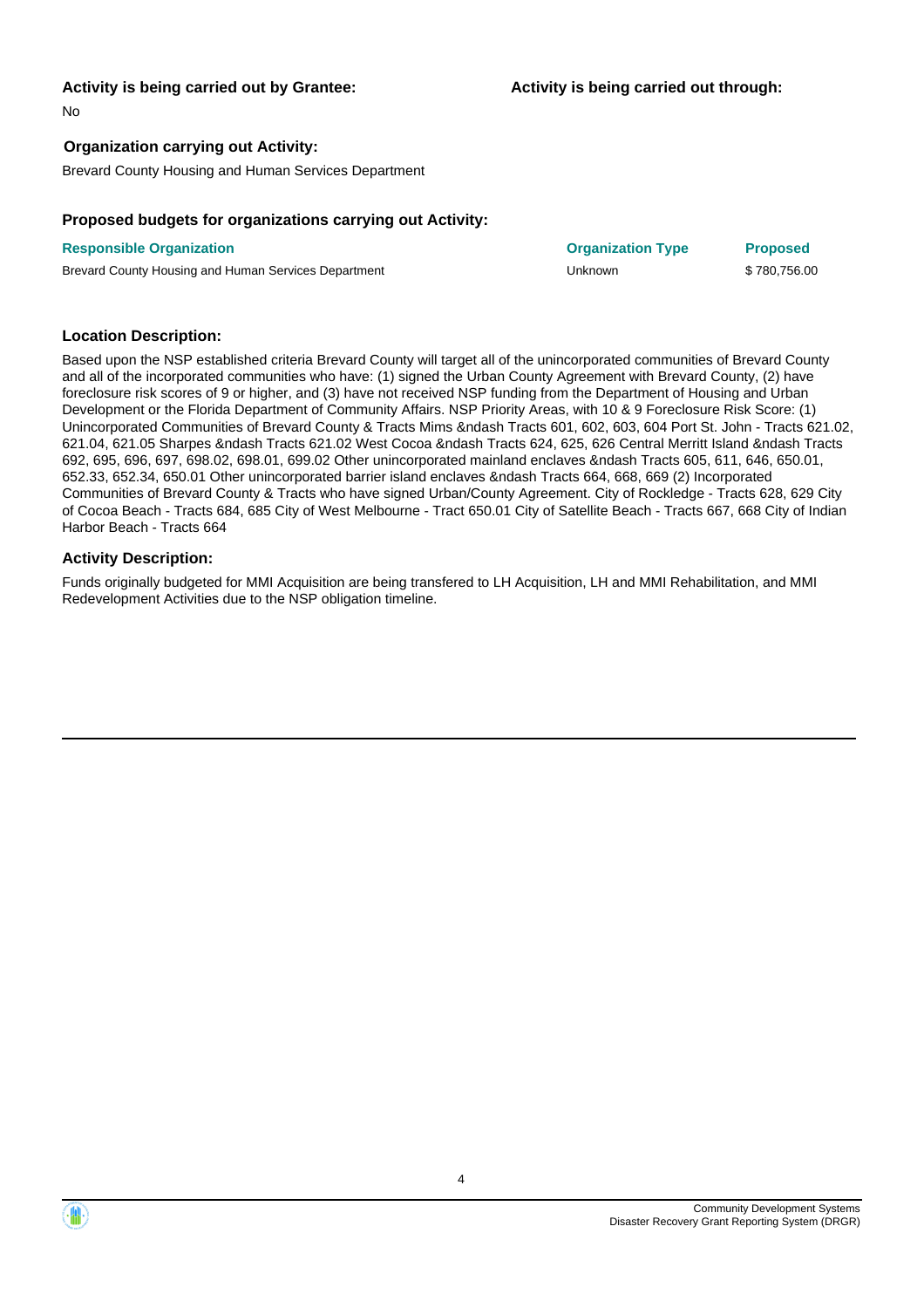**Grantee Activity Number:**

### **Activity 1 - 315124b Acquisition MMI**

| <b>Activitiy Type:</b>                                       | <b>Activity Status:</b>                 |                |  |
|--------------------------------------------------------------|-----------------------------------------|----------------|--|
| Acquisition - general                                        | Under Way                               |                |  |
| <b>Project Number:</b>                                       | <b>Project Title:</b>                   |                |  |
| 1                                                            | Acquisition                             |                |  |
| <b>Projected Start Date:</b>                                 | <b>Projected End Date:</b>              |                |  |
| 06/17/2009                                                   | 09/30/2013                              |                |  |
| <b>Project Draw Block by HUD:</b>                            | <b>Project Draw Block Date by HUD:</b>  |                |  |
| Not Blocked                                                  |                                         |                |  |
| <b>Activity Draw Block by HUD:</b>                           | <b>Activity Draw Block Date by HUD:</b> |                |  |
| Not Blocked                                                  |                                         |                |  |
| <b>Block Drawdown By Grantee:</b>                            |                                         |                |  |
| Not Blocked                                                  |                                         |                |  |
| <b>National Objective:</b>                                   | <b>Total Budget:</b>                    | \$1,975,794.00 |  |
| LMMI: Low, Moderate and Middle Income National Objective for | <b>Other Funds</b>                      | \$0.00         |  |
| NSP Only                                                     | <b>Total Funds</b>                      | \$1,975,794.00 |  |
| <b>Environmental Assessment:</b>                             |                                         |                |  |

#### **Benefit Report Type:**

Direct (Households)

| <b>Proposed Beneficiaries</b>             | <b>Total</b> | Low          | <b>Mod</b> | Low/Mod% |
|-------------------------------------------|--------------|--------------|------------|----------|
| # Renter Households                       | 4            |              | 4          | 100.00   |
| # Owner Households                        | 18           |              | 18         | 100.00   |
| # of Households                           | 22           |              | 22         | 100.00   |
| # of Permanent Jobs Created               |              |              |            | 0.0      |
| <b>Proposed Accomplishments</b>           |              | <b>Total</b> |            |          |
| # of Singlefamily Units                   |              | 22           |            |          |
| # of Housing Units                        |              | 22           |            |          |
| Total acquisition compensation to owners  |              |              |            |          |
| # of Parcels acquired voluntarily         |              | 22           |            |          |
| # of Parcels acquired by admin settlement |              |              |            |          |
| # of Parcels acquired by condemnation     |              |              |            |          |
| # of buildings (non-residential)          |              |              |            |          |
| # of Properties                           |              | 22           |            |          |

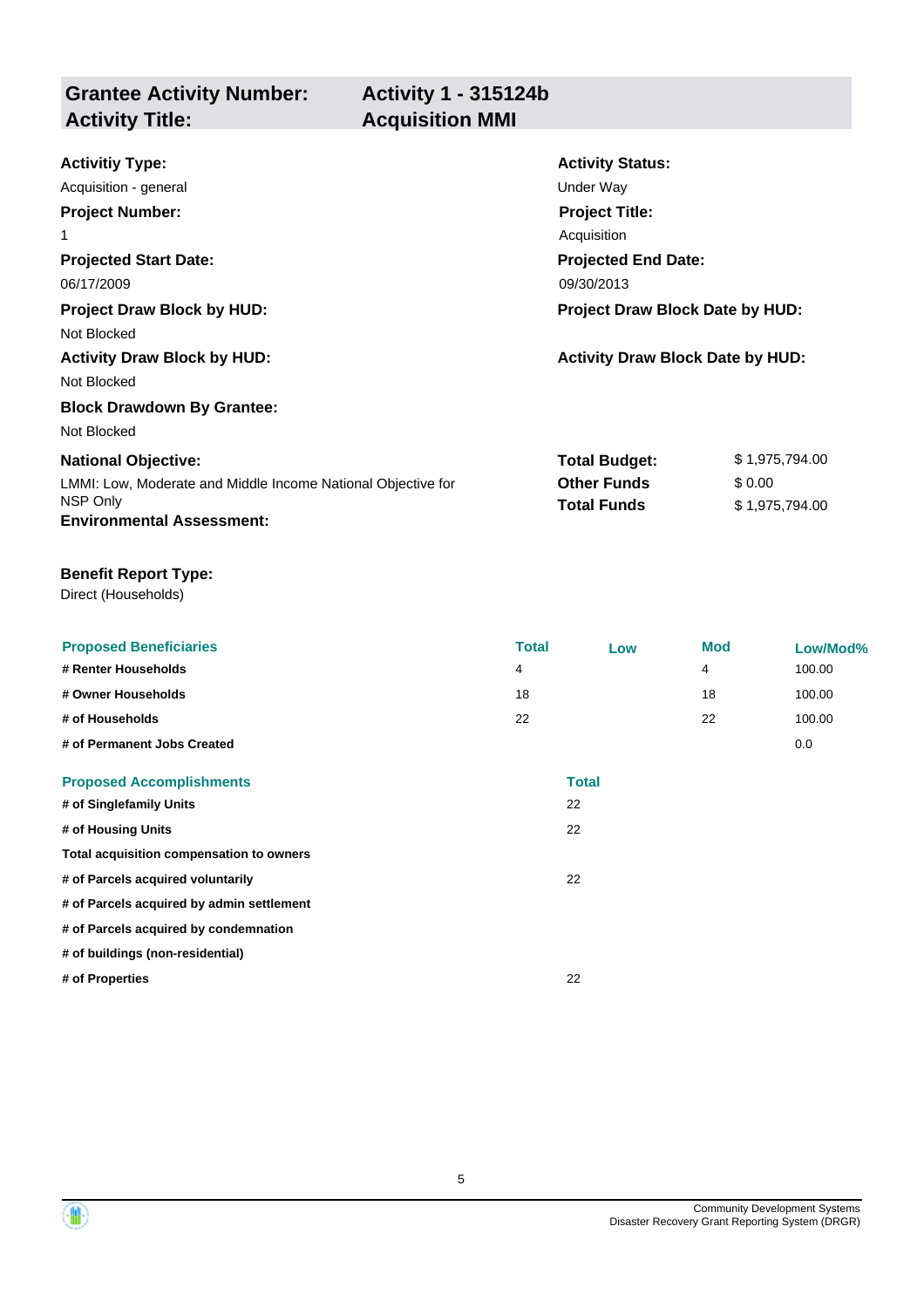#### **Activity is being carried out by Grantee:**

No

#### **Organization carrying out Activity:**

Brevard County Housing and Human Services Department

#### **Proposed budgets for organizations carrying out Activity:**

| <b>Responsible Organization</b>                      | <b>Organization Type</b> | <b>Proposed</b> |
|------------------------------------------------------|--------------------------|-----------------|
| Brevard County Housing and Human Services Department | Unknown                  | \$1,650,794.00  |

#### **Location Description:**

Based upon the NSP established criteria Brevard County will target all of the unincorporated communities of Brevard County and all of the incorporated communities who have: (1) signed the Urban County Agreement with Brevard County, (2) have foreclosure risk scores of 9 or higher, and (3) have not received NSP funding from the Department of Housing and Urban Development or the Florida Department of Community Affairs. NSP Priority Areas, with 10 & 9 Foreclosure Risk Score: (1) Unincorporated Communities of Brevard County & Tracts Mims &ndash Tracts 601, 602, 603, 604 Port St. John - Tracts 621.02, 621.04, 621.05 Sharpes &ndash Tracts 621.02 West Cocoa &ndash Tracts 624, 625, 626 Central Merritt Island &ndash Tracts 692, 695, 696, 697, 698.02, 698.01, 699.02 Other unincorporated mainland enclaves &ndash Tracts 605, 611, 646, 650.01, 652.33, 652.34, 650.01 Other unincorporated barrier island enclaves &ndash Tracts 664, 668, 669 (2) Incorporated Communities of Brevard County & Tracts who have signed Urban/County Agreement. City of Rockledge - Tracts 628, 629 City of Cocoa Beach - Tracts 684, 685 City of West Melbourne - Tract 650.01 City of Satellite Beach - Tracts 667, 668 City of Indian Harbor Beach - Tracts 664

#### **Activity Description:**

Brevard County will expand the options available for MMI households by offering rental properties through NSP. Households with AMI of 51% - 120% will be eligible to rent properties. This action is being undertaken as a result of the continuing economic conditions within Brevard County, and the anticipated impact of the closure of the shuttle program. This action does not trigger a Substantial Amendment change per our local Citizen Participation Plan.

### **Project # / Title: 2 / Rehabilitation**

| <b>Grantee Activity Number:</b>                         | <b>Activity 2 - 315125a</b> |                                         |
|---------------------------------------------------------|-----------------------------|-----------------------------------------|
| <b>Activity Title:</b>                                  | <b>Rehab LH</b>             |                                         |
| <b>Activitiy Type:</b>                                  |                             | <b>Activity Status:</b>                 |
| Rehabilitation/reconstruction of residential structures |                             | Under Way                               |
| <b>Project Number:</b>                                  |                             | <b>Project Title:</b>                   |
| $\overline{2}$                                          |                             | Rehabilitation                          |
| <b>Projected Start Date:</b>                            |                             | <b>Projected End Date:</b>              |
| 06/17/2009                                              |                             | 09/30/2013                              |
| <b>Project Draw Block by HUD:</b>                       |                             | <b>Project Draw Block Date by HUD:</b>  |
| Not Blocked                                             |                             |                                         |
| <b>Activity Draw Block by HUD:</b>                      |                             | <b>Activity Draw Block Date by HUD:</b> |

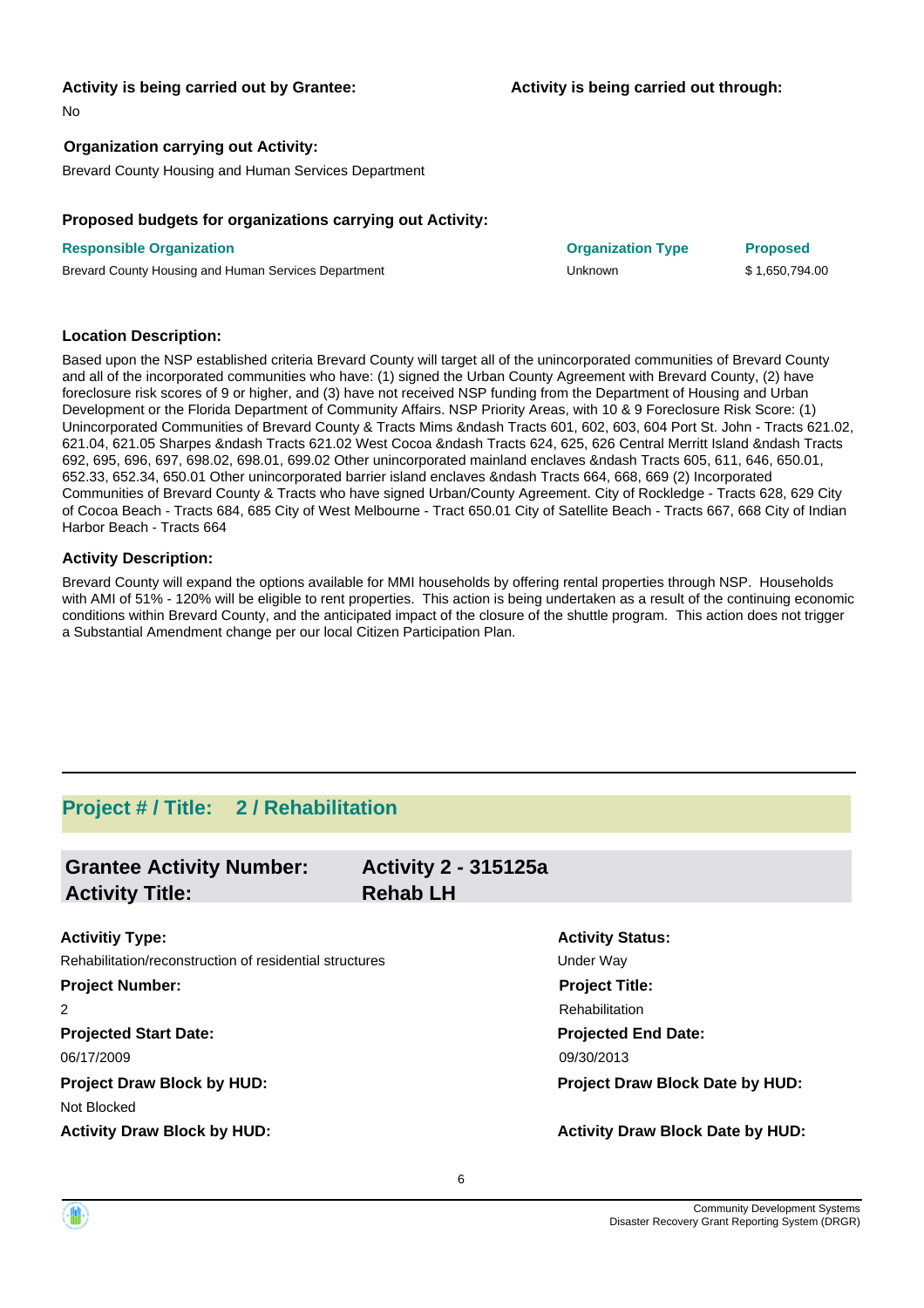| Not Blocked                                                   |              |                      |                                        |              |
|---------------------------------------------------------------|--------------|----------------------|----------------------------------------|--------------|
| <b>Block Drawdown By Grantee:</b>                             |              |                      |                                        |              |
| Not Blocked                                                   |              |                      |                                        |              |
| <b>National Objective:</b>                                    |              | <b>Total Budget:</b> |                                        | \$669,199.00 |
| LH25: Funds targeted for housing for households whose incomes |              | <b>Other Funds</b>   | \$0.00                                 |              |
| are at or under 50% Area Median Income.                       |              | <b>Total Funds</b>   |                                        | \$669,199.00 |
| <b>Environmental Assessment:</b>                              |              |                      |                                        |              |
| <b>Benefit Report Type:</b>                                   |              |                      |                                        |              |
| Direct (Households)                                           |              |                      |                                        |              |
|                                                               |              |                      |                                        |              |
| <b>Proposed Beneficiaries</b>                                 | <b>Total</b> | Low                  | <b>Mod</b>                             | Low/Mod%     |
| # Renter Households                                           | 12           | 12                   |                                        | 100.00       |
| # of Households                                               | 12           | 12                   |                                        | 100.00       |
| <b>Proposed Accomplishments</b>                               |              | <b>Total</b>         |                                        |              |
| # of Singlefamily Units                                       | 12           |                      |                                        |              |
| # of Housing Units                                            | 12           |                      |                                        |              |
| # ELI Households (0-30% AMI)                                  |              |                      |                                        |              |
| # of Properties                                               | 12           |                      |                                        |              |
|                                                               |              |                      |                                        |              |
| Activity is being carried out by Grantee:                     |              |                      | Activity is being carried out through: |              |
| No                                                            |              |                      |                                        |              |
|                                                               |              |                      |                                        |              |
| <b>Organization carrying out Activity:</b>                    |              |                      |                                        |              |
| Brevard County Housing and Human Services Department          |              |                      |                                        |              |
|                                                               |              |                      |                                        |              |
| Proposed budgets for organizations carrying out Activity:     |              |                      |                                        |              |

| <b>Responsible Organization</b>                      | <b>Organization Type</b> | <b>Proposed</b> |
|------------------------------------------------------|--------------------------|-----------------|
| Brevard County Housing and Human Services Department | Unknown                  | \$413.933.00    |

#### **Location Description:**

Based upon the NSP established criteria Brevard County will target all of the unincorporated communities of Brevard County and all of the incorporated communities who have: (1) signed the Urban County Agreement with Brevard County, (2) have foreclosure risk scores of 9 or higher, and (3) have not received NSP funding from the Department of Housing and Urban Development or the Florida Department of Community Affairs. NSP Priority Areas, with 10 & 9 Foreclosure Risk Score: (1) Unincorporated Communities of Brevard County & Tracts Mims &ndash Tracts 601, 602, 603, 604 Port St. John - Tracts 621.02, 621.04, 621.05 Sharpes &ndash Tracts 621.02 West Cocoa &ndash Tracts 624, 625, 626 Central Merritt Island &ndash Tracts 692, 695, 696, 697, 698.02, 698.01, 699.02 Other unincorporated mainland enclaves &ndash Tracts 605, 611, 646, 650.01, 652.33, 652.34, 650.01 Other unincorporated barrier island enclaves &ndash Tracts 664, 668, 669 (2) Incorporated Communities of Brevard County & Tracts who have signed Urban/County Agreement. City of Rockledge - Tracts 628, 629 City of Cocoa Beach - Tracts 684, 685 City of West Melbourne - Tract 650.01 City of Satellite Beach - Tracts 667, 668 City of Indian Harbor Beach - Tracts 664

#### **Activity Description:**

Funds originally budgeted for MMI Acquisition are being transfered to LH Acquisition, LH and MMI Rehabilitation, and MMI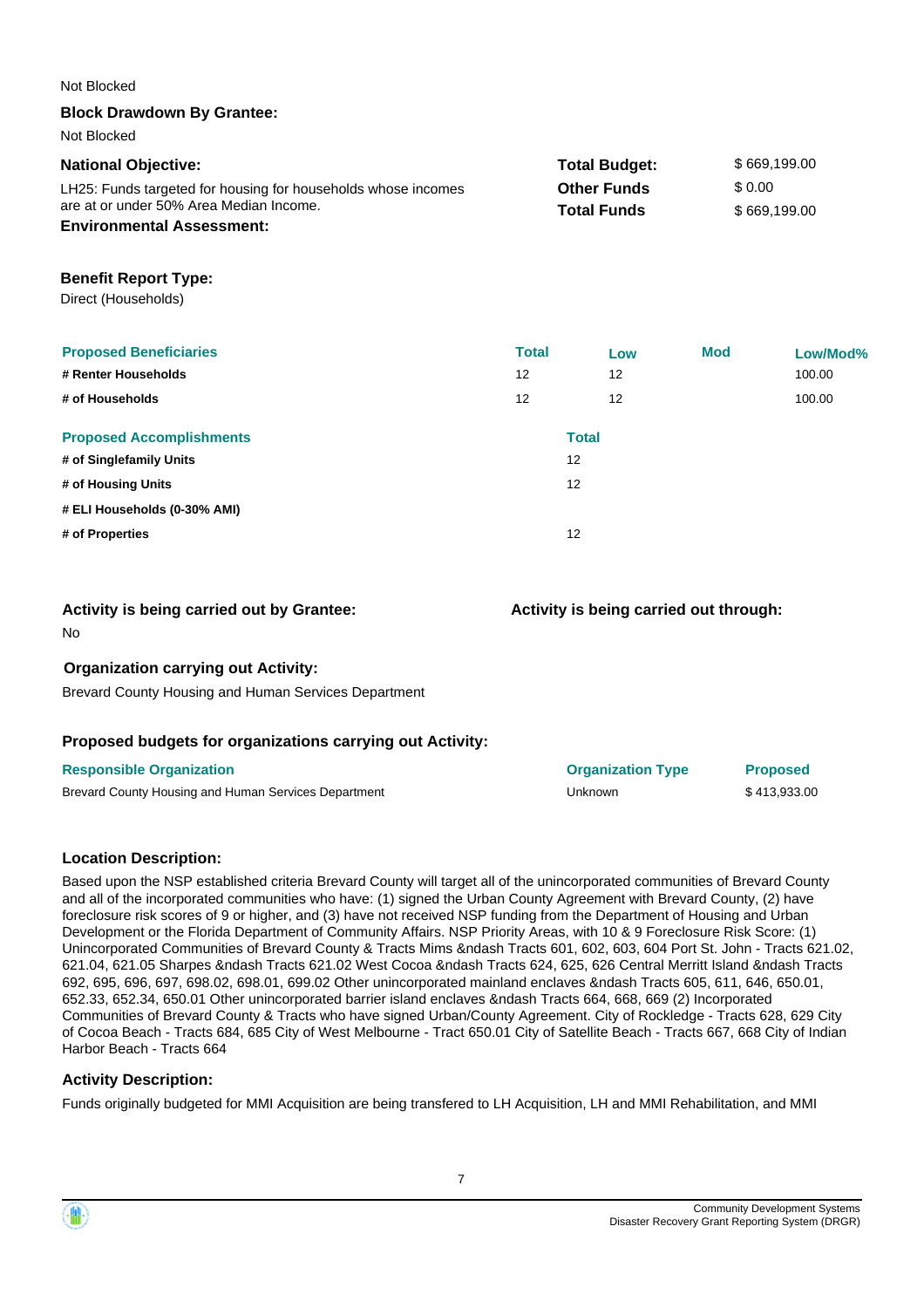Redevelopment Activities due to the NSP obligation timeline.

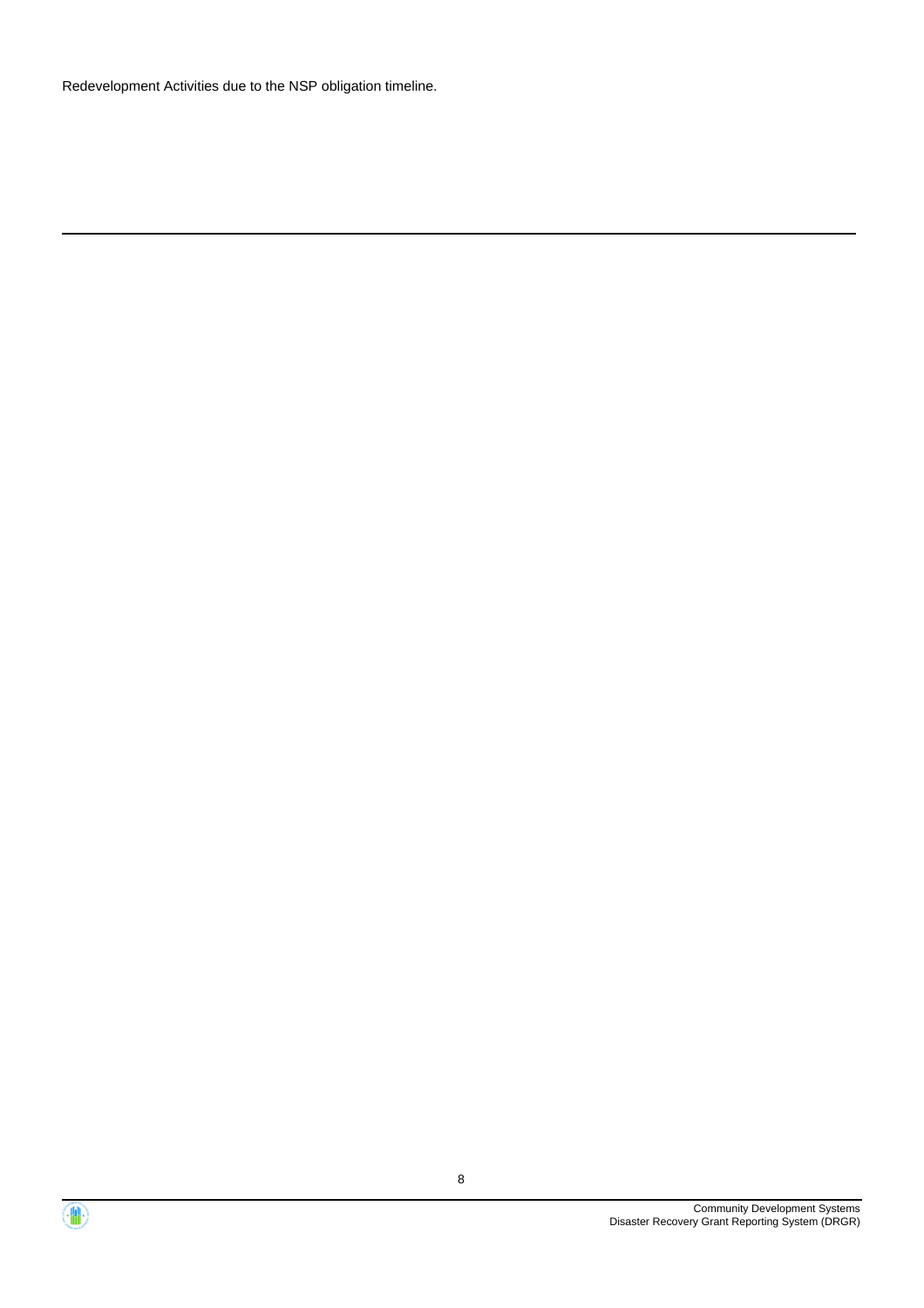**Activity 2 - 315125b**

**Activity Title: Rehab MMI** 

| <b>Activitiy Type:</b>                                                   | <b>Activity Status:</b>                  |                          |  |
|--------------------------------------------------------------------------|------------------------------------------|--------------------------|--|
| Rehabilitation/reconstruction of residential structures                  | Under Way                                |                          |  |
| <b>Project Number:</b>                                                   | <b>Project Title:</b>                    |                          |  |
| 2                                                                        | Rehabilitation                           |                          |  |
| <b>Projected Start Date:</b>                                             | <b>Projected End Date:</b>               |                          |  |
| 06/17/2009                                                               | 09/30/2013                               |                          |  |
| <b>Project Draw Block by HUD:</b>                                        | <b>Project Draw Block Date by HUD:</b>   |                          |  |
| Not Blocked                                                              |                                          |                          |  |
| <b>Activity Draw Block by HUD:</b>                                       | <b>Activity Draw Block Date by HUD:</b>  |                          |  |
| Not Blocked                                                              |                                          |                          |  |
| <b>Block Drawdown By Grantee:</b>                                        |                                          |                          |  |
| Not Blocked                                                              |                                          |                          |  |
| <b>National Objective:</b>                                               | <b>Total Budget:</b>                     | \$2,209,545.00           |  |
| LMMI: Low, Moderate and Middle Income National Objective for<br>NSP Only | <b>Other Funds</b><br><b>Total Funds</b> | \$0.00<br>\$2,209,545.00 |  |
| <b>Environmental Assessment:</b>                                         |                                          |                          |  |

#### **Benefit Report Type:**

**Grantee Activity Number:**

Direct (Households)

| <b>Proposed Beneficiaries</b><br># Renter Households | <b>Total</b><br>4 | Low          | <b>Mod</b><br>4 | Low/Mod%<br>100.00 |
|------------------------------------------------------|-------------------|--------------|-----------------|--------------------|
|                                                      |                   |              |                 |                    |
| # Owner Households                                   | 18                |              | 18              | 100.00             |
| # of Households                                      | 22                |              | 22              | 100.00             |
| <b>Proposed Accomplishments</b>                      |                   | <b>Total</b> |                 |                    |
| # of Singlefamily Units                              |                   | 22           |                 |                    |
| # of Housing Units                                   |                   | 22           |                 |                    |
| # of Properties                                      |                   | 22           |                 |                    |

#### No **Activity is being carried out by Grantee:**

#### **Organization carrying out Activity:**

Brevard County Housing and Human Services Department

#### **Proposed budgets for organizations carrying out Activity:**

#### **Responsible Organization Organization Type Proposed** Brevard County Housing and Human Services Department Unknown Unknown \$ 1,253,836.00

# **Activity is being carried out through:**

| <b>Organization Type</b> | <b>Propose</b> |
|--------------------------|----------------|
| Unknown                  | \$1,253,8      |

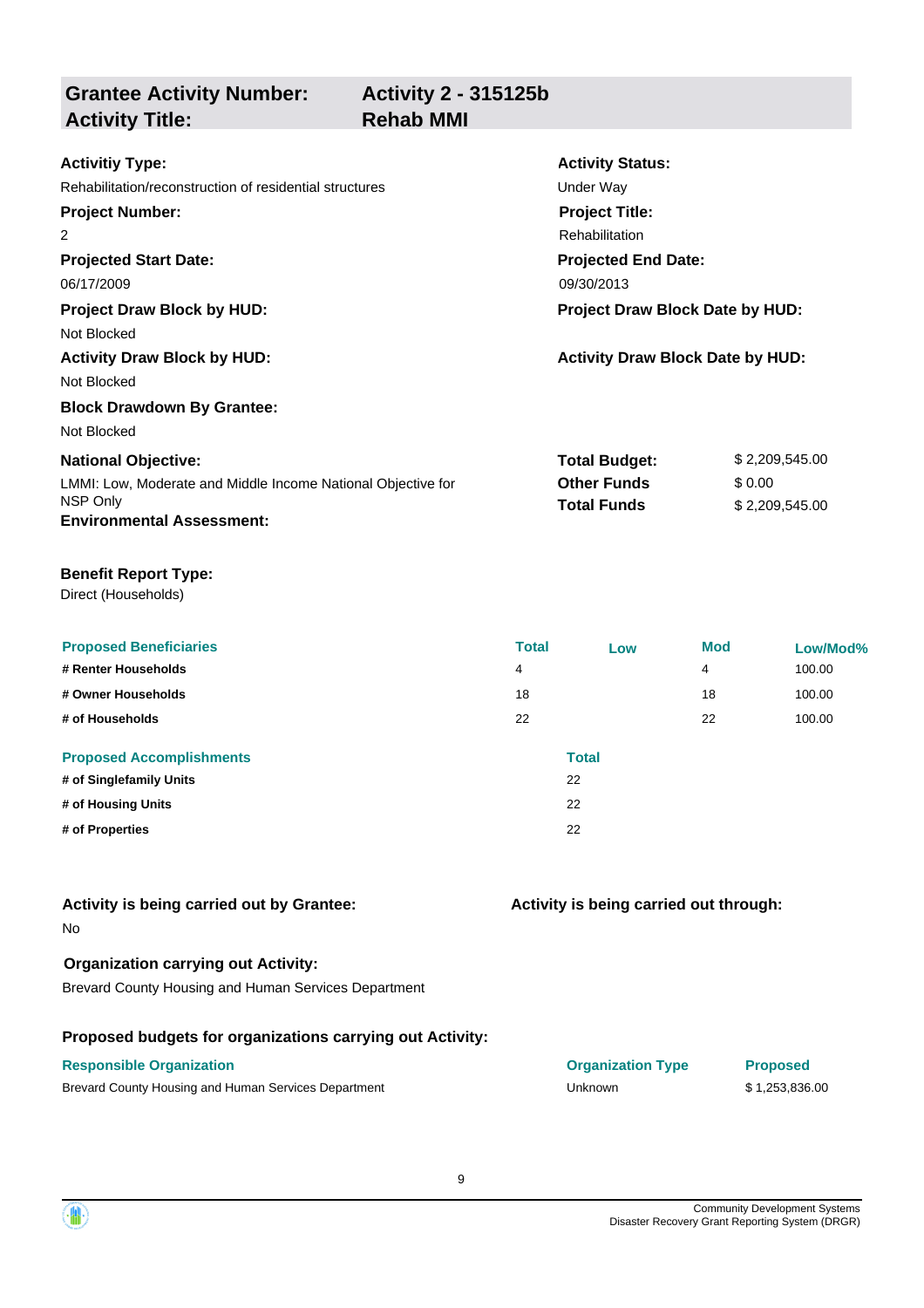#### **Location Description:**

Based upon the NSP established criteria Brevard County will target all of the unincorporated communities of Brevard County and all of the incorporated communities who have: (1) signed the Urban County Agreement with Brevard County, (2) have foreclosure risk scores of 9 or higher, and (3) have not received NSP funding from the Department of Housing and Urban Development or the Florida Department of Community Affairs. NSP Priority Areas, with 10 & 9 Foreclosure Risk Score: (1) Unincorporated Communities of Brevard County & Tracts Mims &ndash Tracts 601, 602, 603, 604 Port St. John - Tracts 621.02, 621.04, 621.05 Sharpes &ndash Tracts 621.02 West Cocoa &ndash Tracts 624, 625, 626 Central Merritt Island &ndash Tracts 692, 695, 696, 697, 698.02, 698.01, 699.02 Other unincorporated mainland enclaves &ndash Tracts 605, 611, 646, 650.01, 652.33, 652.34, 650.01 Other unincorporated barrier island enclaves &ndash Tracts 664, 668, 669 (2) Incorporated Communities of Brevard County & Tracts who have signed Urban/County Agreement. City of Rockledge - Tracts 628, 629 City of Cocoa Beach - Tracts 684, 685 City of West Melbourne - Tract 650.01 City of Satellite Beach - Tracts 667, 668 City of Indian Harbor Beach - Tracts 664

#### **Activity Description:**

Brevard County will expand the options available for MMI households by offering rental properties through NSP. Households with AMI of 51% - 120% will be eligible to rent properties. This action is being undertaken as a result of the continuing economic conditions within Brevard County, and the anticipated impact of the closure of the shuttle program. This action does not trigger a Substantial Amendment change per our local Citizen Participation Plan.

### **Project # / Title: 3 / Demolition**

| <b>Grantee Activity Number:</b><br><b>Activity Title:</b>     | <b>Activity 3 - 315126a</b><br>Demo LH |                                         |        |
|---------------------------------------------------------------|----------------------------------------|-----------------------------------------|--------|
|                                                               |                                        |                                         |        |
| <b>Activitiy Type:</b>                                        |                                        | <b>Activity Status:</b>                 |        |
| Clearance and Demolition                                      |                                        | Under Way                               |        |
| <b>Project Number:</b>                                        |                                        | <b>Project Title:</b>                   |        |
| 3                                                             |                                        | Demolition                              |        |
| <b>Projected Start Date:</b>                                  |                                        | <b>Projected End Date:</b>              |        |
| 06/17/2009                                                    |                                        | 09/30/2013                              |        |
| <b>Project Draw Block by HUD:</b>                             |                                        | <b>Project Draw Block Date by HUD:</b>  |        |
| Not Blocked                                                   |                                        |                                         |        |
| <b>Activity Draw Block by HUD:</b>                            |                                        | <b>Activity Draw Block Date by HUD:</b> |        |
| Not Blocked                                                   |                                        |                                         |        |
| <b>Block Drawdown By Grantee:</b>                             |                                        |                                         |        |
| Not Blocked                                                   |                                        |                                         |        |
| <b>National Objective:</b>                                    |                                        | <b>Total Budget:</b>                    | \$0.00 |
| LH25: Funds targeted for housing for households whose incomes |                                        | <b>Other Funds</b>                      | \$0.00 |
| are at or under 50% Area Median Income.                       |                                        | <b>Total Funds</b>                      | \$0.00 |
| <b>Environmental Assessment:</b>                              |                                        |                                         |        |

**Benefit Report Type:**

Direct (Households)

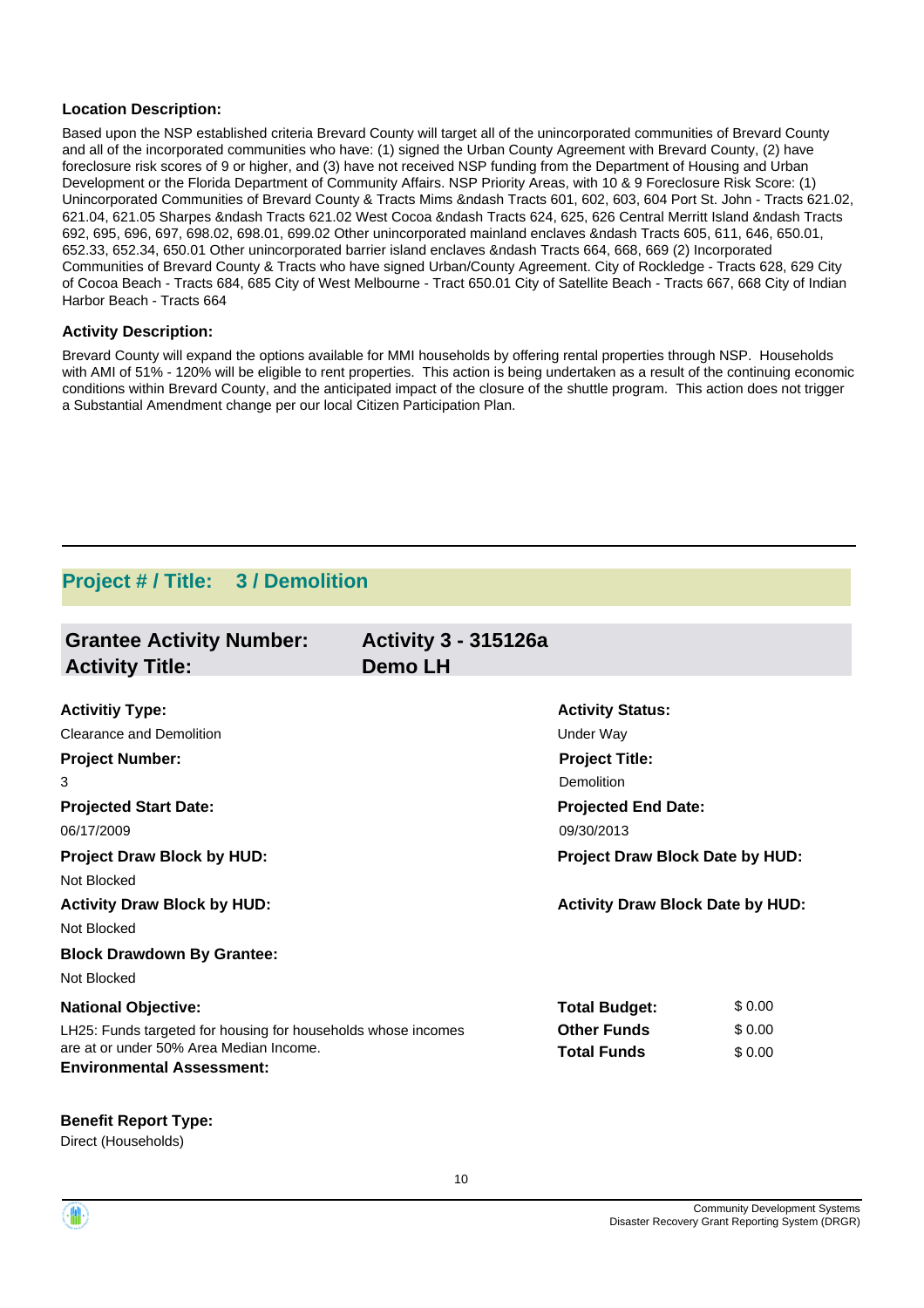| <b>Proposed Beneficiaries</b>                             | <b>Total</b> | Low                                    | <b>Mod</b>            | Low/Mod%        |
|-----------------------------------------------------------|--------------|----------------------------------------|-----------------------|-----------------|
| # of Households                                           |              |                                        |                       | 0.0             |
| <b>Proposed Accomplishments</b>                           |              | <b>Total</b>                           |                       |                 |
| # of Housing Units                                        |              |                                        |                       |                 |
| # of Non-business Organizations benefitting               |              |                                        |                       |                 |
| # of Businesses                                           |              |                                        |                       |                 |
| # of Public Facilities                                    |              |                                        |                       |                 |
| # of buildings (non-residential)                          |              |                                        |                       |                 |
| # of Properties                                           |              |                                        |                       |                 |
|                                                           |              |                                        |                       |                 |
|                                                           |              |                                        |                       |                 |
| <b>Activity is being carried out by Grantee:</b>          |              | Activity is being carried out through: |                       |                 |
| No                                                        |              |                                        |                       |                 |
| <b>Organization carrying out Activity:</b>                |              |                                        |                       |                 |
| Brevard County Housing and Human Services Department      |              |                                        |                       |                 |
|                                                           |              |                                        |                       |                 |
| Proposed budgets for organizations carrying out Activity: |              |                                        |                       |                 |
| <b>Responsible Organization</b>                           |              | <b>Organization Type</b>               |                       | <b>Proposed</b> |
| Brevard County Housing and Human Services Department      |              | Unknown                                | \$0.00                |                 |
| <b>Funding Source Name</b>                                |              | <b>Matching Funds</b>                  | <b>Funding Amount</b> |                 |
| Neighborhood Stabilization Program                        |              | No                                     | \$0.00                |                 |
|                                                           |              |                                        |                       |                 |

#### **Location Description:**

Based upon the NSP established criteria Brevard County will target all of the unincorporated communities of Brevard County and all of the incorporated communities who have: (1) signed the Urban County Agreement with Brevard County, (2) have foreclosure risk scores of 9 or higher, and (3) have not received NSP funding from the Department of Housing and Urban Development or the Florida Department of Community Affairs. NSP Priority Areas, with 10 & 9 Foreclosure Risk Score: (1) Unincorporated Communities of Brevard County & Tracts Mims &ndash Tracts 601, 602, 603, 604 Port St. John - Tracts 621.02, 621.04, 621.05 Sharpes &ndash Tracts 621.02 West Cocoa &ndash Tracts 624, 625, 626 Central Merritt Island &ndash Tracts 692, 695, 696, 697, 698.02, 698.01, 699.02 Other unincorporated mainland enclaves &ndash Tracts 605, 611, 646, 650.01, 652.33, 652.34, 650.01 Other unincorporated barrier island enclaves &ndash Tracts 664, 668, 669 (2) Incorporated Communities of Brevard County & Tracts who have signed Urban/County Agreement. City of Rockledge - Tracts 628, 629 City of Cocoa Beach - Tracts 684, 685 City of West Melbourne - Tract 650.01 City of Satellite Beach - Tracts 667, 668 City of Indian Harbor Beach - Tracts 664

#### **Activity Description:**

Funds originally budgeted for Clearance and Demolition are being transfered to Acquisition, Rehabilitation, and Redevelopment Activities due to the NSP obligation timeline and that no properties have been identified under this eligible use to date.

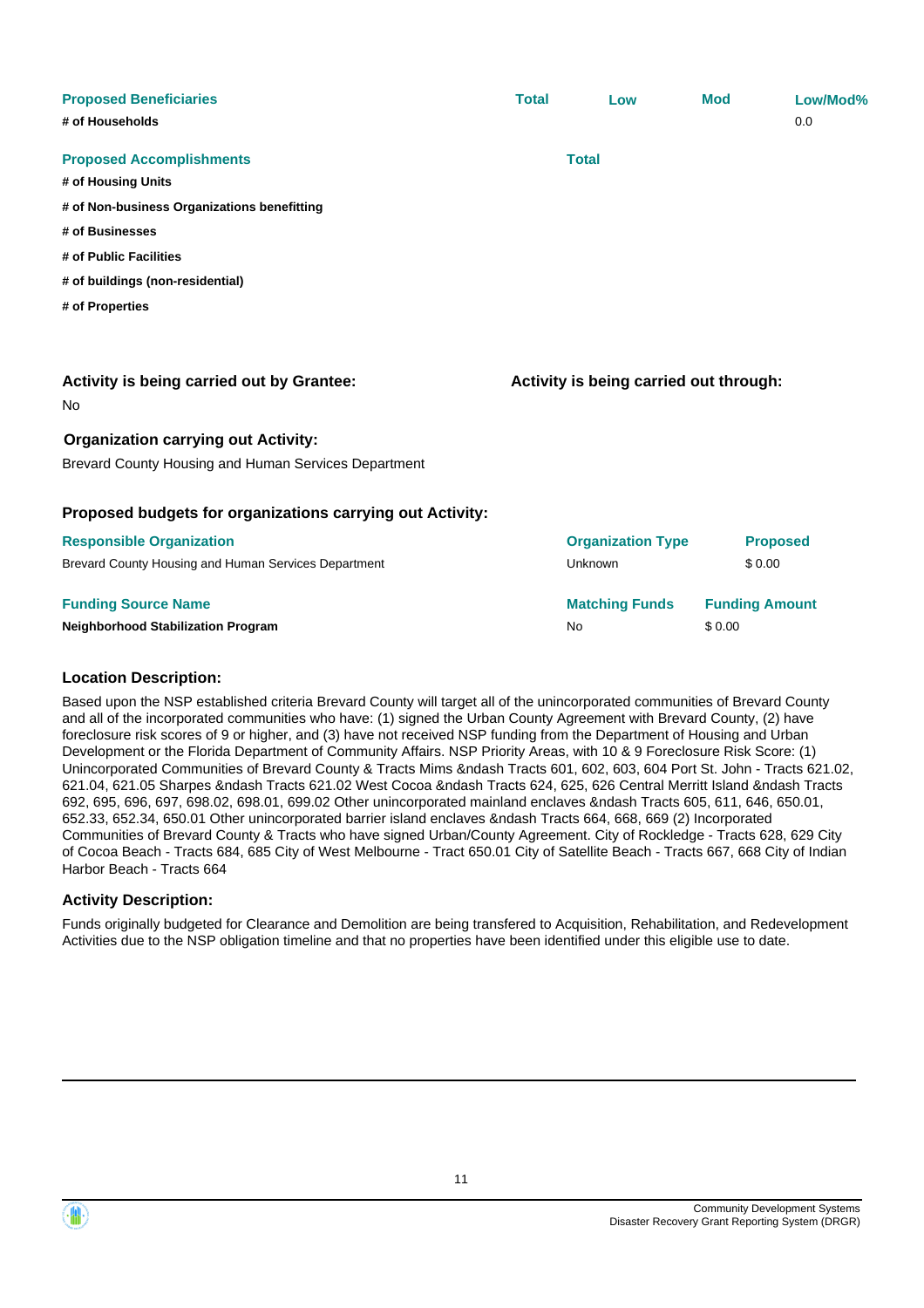**Activity 3 - 315126b**

**Grantee Activity Number: Activity Title: Demo MMI**

**Projected Start Date:** LMMI: Low, Moderate and Middle Income National Objective for **National Objective: Activity Status: Projected End Date: Activitiy Type:** 06/17/2009 06/17/2009 06/17/2009 06/17/2009 06/17/2009 06/17/2009 06/17/2009 06/1 Clearance and Demolition **Clearance and Demolition Under Way Project Number:** 3 **Project Title:** Demolition **Total Budget:** \$ 12,000.00 **Other Funds** \$ 0.00 **Project Draw Block by HUD: Project Draw Block Date by HUD:** Not Blocked **Activity Draw Block by HUD: Activity Draw Block Date by HUD:** Not Blocked **Block Drawdown By Grantee:** Not Blocked

#### **Benefit Report Type:**

**Environmental Assessment:**

Direct (Households)

NSP Only

| <b>Proposed Beneficiaries</b>               | <b>Total</b> | Low          | <b>Mod</b> | Low/Mod% |
|---------------------------------------------|--------------|--------------|------------|----------|
| # of Households                             | 2            |              | 2          | 100.00   |
| <b>Proposed Accomplishments</b>             |              | <b>Total</b> |            |          |
| # of Singlefamily Units                     |              | 2            |            |          |
| # of Housing Units                          |              | 2            |            |          |
| # of Non-business Organizations benefitting |              |              |            |          |
| # of Businesses                             |              |              |            |          |
| # of Public Facilities                      |              |              |            |          |
| # of buildings (non-residential)            |              |              |            |          |
| # of Properties                             |              | 2            |            |          |

#### Yes **Activity is being carried out by Grantee:**

#### **Organization carrying out Activity:**

Brevard County Housing and Human Services Department

#### **Proposed budgets for organizations carrying out Activity:**

**Responsible Organization Organization Type Proposed**

**Activity is being carried out through:**

**Total Funds** \$ 12,000.00

Grantee Employees and Contractors

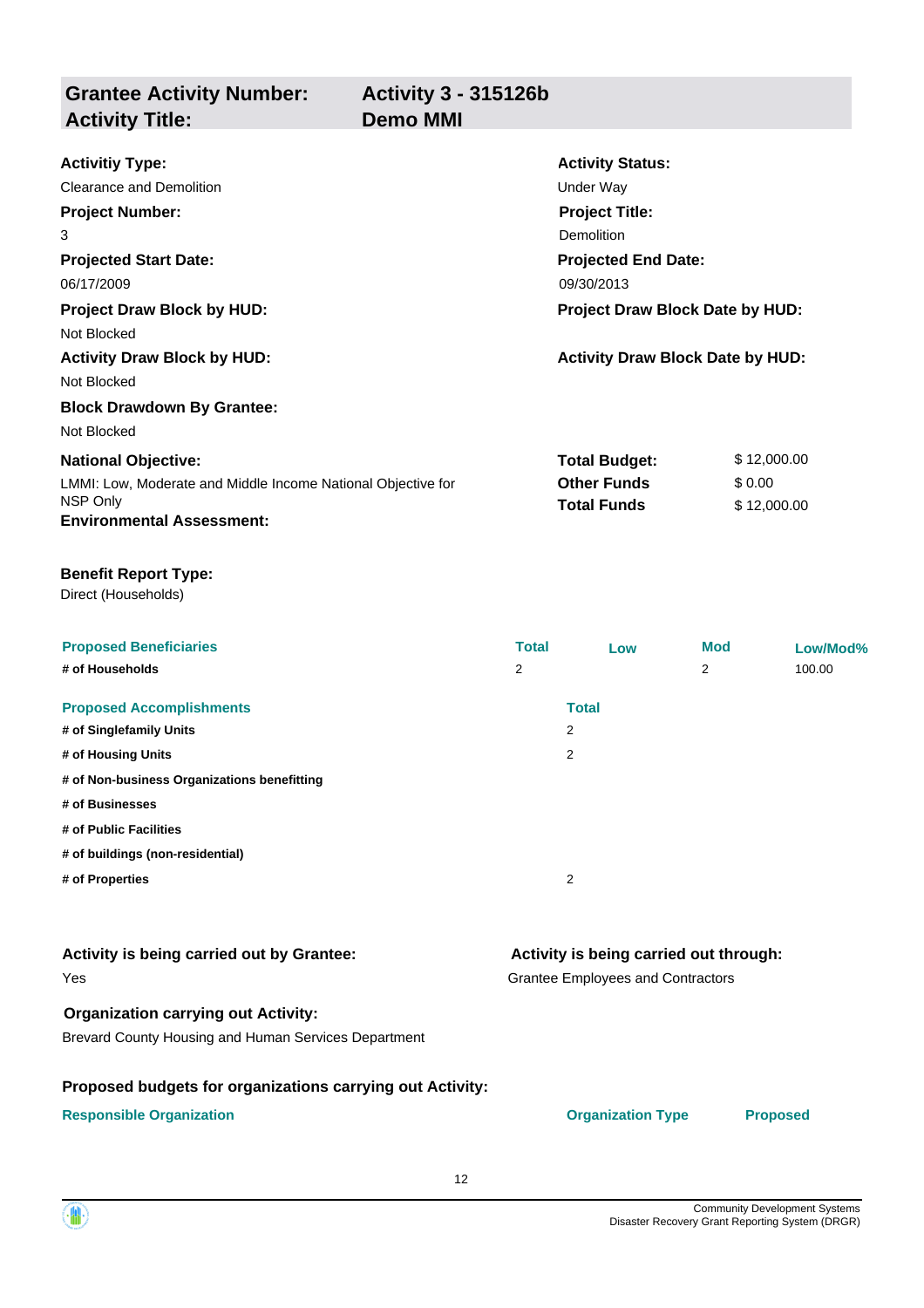#### **Location Description:**

Based upon the NSP established criteria Brevard County will target all of the unincorporated communities of Brevard County and all of the incorporated communities who have: (1) signed the Urban County Agreement with Brevard County, (2) have foreclosure risk scores of 9 or higher, and (3) have not received NSP funding from the Department of Housing and Urban Development or the Florida Department of Community Affairs. NSP Priority Areas, with 10 & 9 Foreclosure Risk Score: (1) Unincorporated Communities of Brevard County & Tracts Mims &ndash Tracts 601, 602, 603, 604 Port St. John - Tracts 621.02, 621.04, 621.05 Sharpes &ndash Tracts 621.02 West Cocoa &ndash Tracts 624, 625, 626 Central Merritt Island &ndash Tracts 692, 695, 696, 697, 698.02, 698.01, 699.02 Other unincorporated mainland enclaves &ndash Tracts 605, 611, 646, 650.01, 652.33, 652.34, 650.01 Other unincorporated barrier island enclaves &ndash Tracts 664, 668, 669 (2) Incorporated Communities of Brevard County & Tracts who have signed Urban/County Agreement. City of Rockledge - Tracts 628, 629 City of Cocoa Beach - Tracts 684, 685 City of West Melbourne - Tract 650.01 City of Satellite Beach - Tracts 667, 668 City of Indian Harbor Beach - Tracts 664

#### **Activity Description:**

Funds originally budgeted for Clearance and Demolition are being transfered to Acquisition, Rehabilitation, and Redevelopment Activities due to the NSP obligation timeline and that no properties have been identified under this eligible use to date.

### **Project # / Title: 4 / Sale**

| <b>Grantee Activity Number:</b><br><b>Activity Title:</b>                   | <b>Activity 4 - 315129a</b><br><b>Sale LH</b> |                                         |        |
|-----------------------------------------------------------------------------|-----------------------------------------------|-----------------------------------------|--------|
|                                                                             |                                               |                                         |        |
| <b>Activitiy Type:</b>                                                      |                                               | <b>Activity Status:</b>                 |        |
| Homeownership Assistance to low- and moderate-income                        |                                               | Under Way                               |        |
| <b>Project Number:</b>                                                      |                                               | <b>Project Title:</b>                   |        |
| 4                                                                           |                                               | Sale                                    |        |
| <b>Projected Start Date:</b>                                                |                                               | <b>Projected End Date:</b>              |        |
| 06/17/2009                                                                  |                                               | 09/30/2013                              |        |
| <b>Project Draw Block by HUD:</b>                                           |                                               | <b>Project Draw Block Date by HUD:</b>  |        |
| Not Blocked                                                                 |                                               |                                         |        |
| <b>Activity Draw Block by HUD:</b>                                          |                                               | <b>Activity Draw Block Date by HUD:</b> |        |
| Not Blocked                                                                 |                                               |                                         |        |
| <b>Block Drawdown By Grantee:</b>                                           |                                               |                                         |        |
| Not Blocked                                                                 |                                               |                                         |        |
| <b>National Objective:</b>                                                  |                                               | <b>Total Budget:</b>                    | \$0.00 |
| LH25: Funds targeted for housing for households whose incomes               |                                               | <b>Other Funds</b>                      | \$0.00 |
| are at or under 50% Area Median Income.<br><b>Environmental Assessment:</b> |                                               | <b>Total Funds</b>                      | \$0.00 |

#### **Benefit Report Type:**

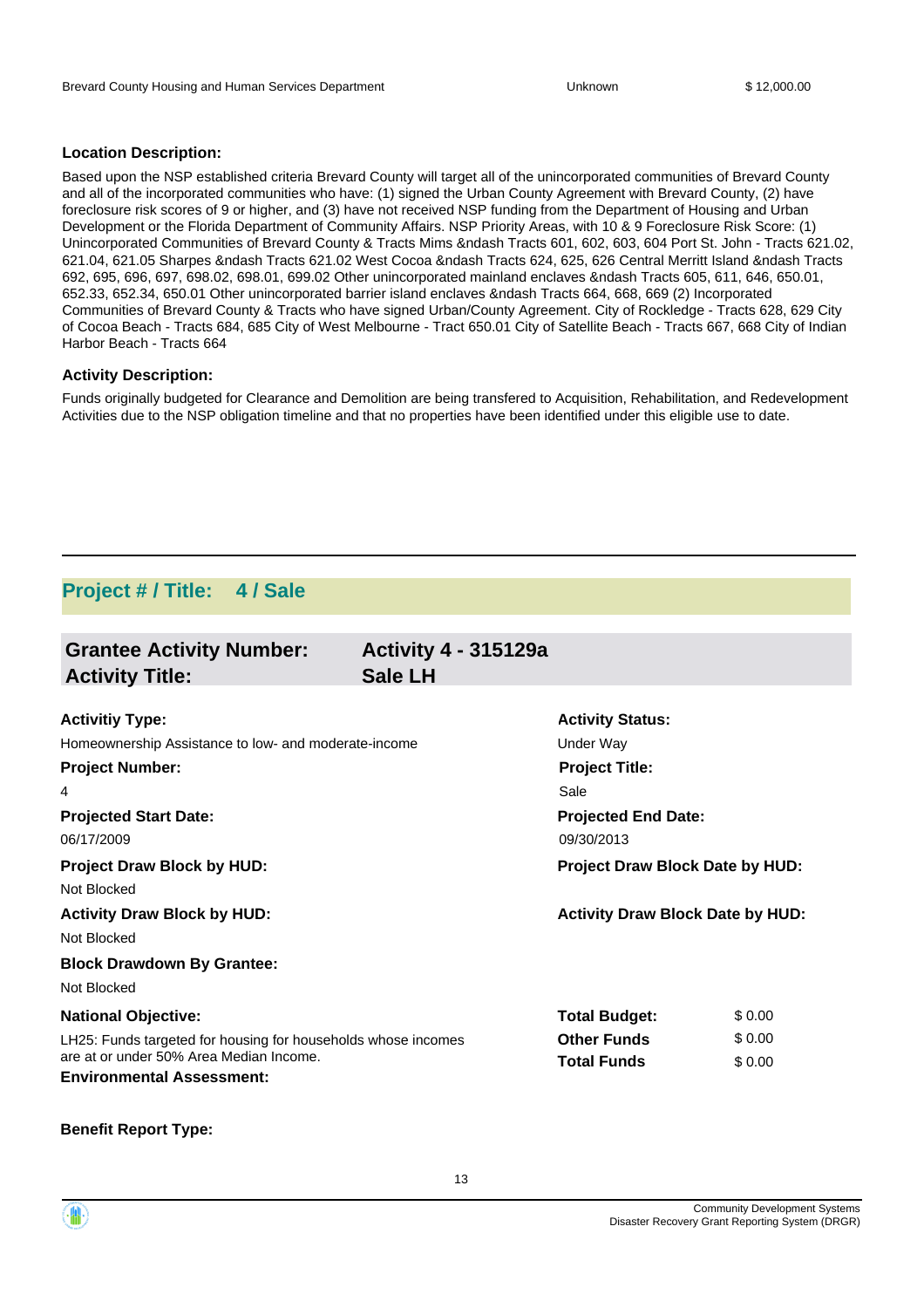Direct (Households)

| <b>Proposed Beneficiaries</b>                             | <b>Total</b> | Low                                    | <b>Mod</b>      | Low/Mod% |
|-----------------------------------------------------------|--------------|----------------------------------------|-----------------|----------|
| # Owner Households                                        |              |                                        |                 | 0.0      |
| # of Households                                           |              |                                        |                 | 0.0      |
| <b>Proposed Accomplishments</b>                           |              | <b>Total</b>                           |                 |          |
| # of Housing Units                                        |              |                                        |                 |          |
| Activity is being carried out by Grantee:                 |              | Activity is being carried out through: |                 |          |
| No.<br><b>Organization carrying out Activity:</b>         |              |                                        |                 |          |
| Brevard County Housing and Human Services Department      |              |                                        |                 |          |
| Proposed budgets for organizations carrying out Activity: |              |                                        |                 |          |
| <b>Responsible Organization</b>                           |              | <b>Organization Type</b>               | <b>Proposed</b> |          |
| Brevard County Housing and Human Services Department      |              | Unknown                                | \$0.00          |          |

#### **Location Description:**

Based upon the NSP established criteria Brevard County will target all of the unincorporated communities of Brevard County and all of the incorporated communities who have: (1) signed the Urban County Agreement with Brevard County, (2) have foreclosure risk scores of 9 or higher, and (3) have not received NSP funding from the Department of Housing and Urban Development or the Florida Department of Community Affairs. NSP Priority Areas, with 10 & 9 Foreclosure Risk Score: (1) Unincorporated Communities of Brevard County & Tracts Mims &ndash Tracts 601, 602, 603, 604 Port St. John - Tracts 621.02, 621.04, 621.05 Sharpes &ndash Tracts 621.02 West Cocoa &ndash Tracts 624, 625, 626 Central Merritt Island &ndash Tracts 692, 695, 696, 697, 698.02, 698.01, 699.02 Other unincorporated mainland enclaves &ndash Tracts 605, 611, 646, 650.01, 652.33, 652.34, 650.01 Other unincorporated barrier island enclaves &ndash Tracts 664, 668, 669 (2) Incorporated Communities of Brevard County & Tracts who have signed Urban/County Agreement. City of Rockledge - Tracts 628, 629 City of Cocoa Beach - Tracts 684, 685 City of West Melbourne - Tract 650.01 City of Satellite Beach - Tracts 667, 668 City of Indian Harbor Beach - Tracts 664

#### **Activity Description:**

Funds originally budgeted for Homeownership Assistance are being transfered to Acquisition, Rehabilitation, and Redevelopment Activities due to the NSP obligation timeline and that no properties have been identified under this eligible use to date.

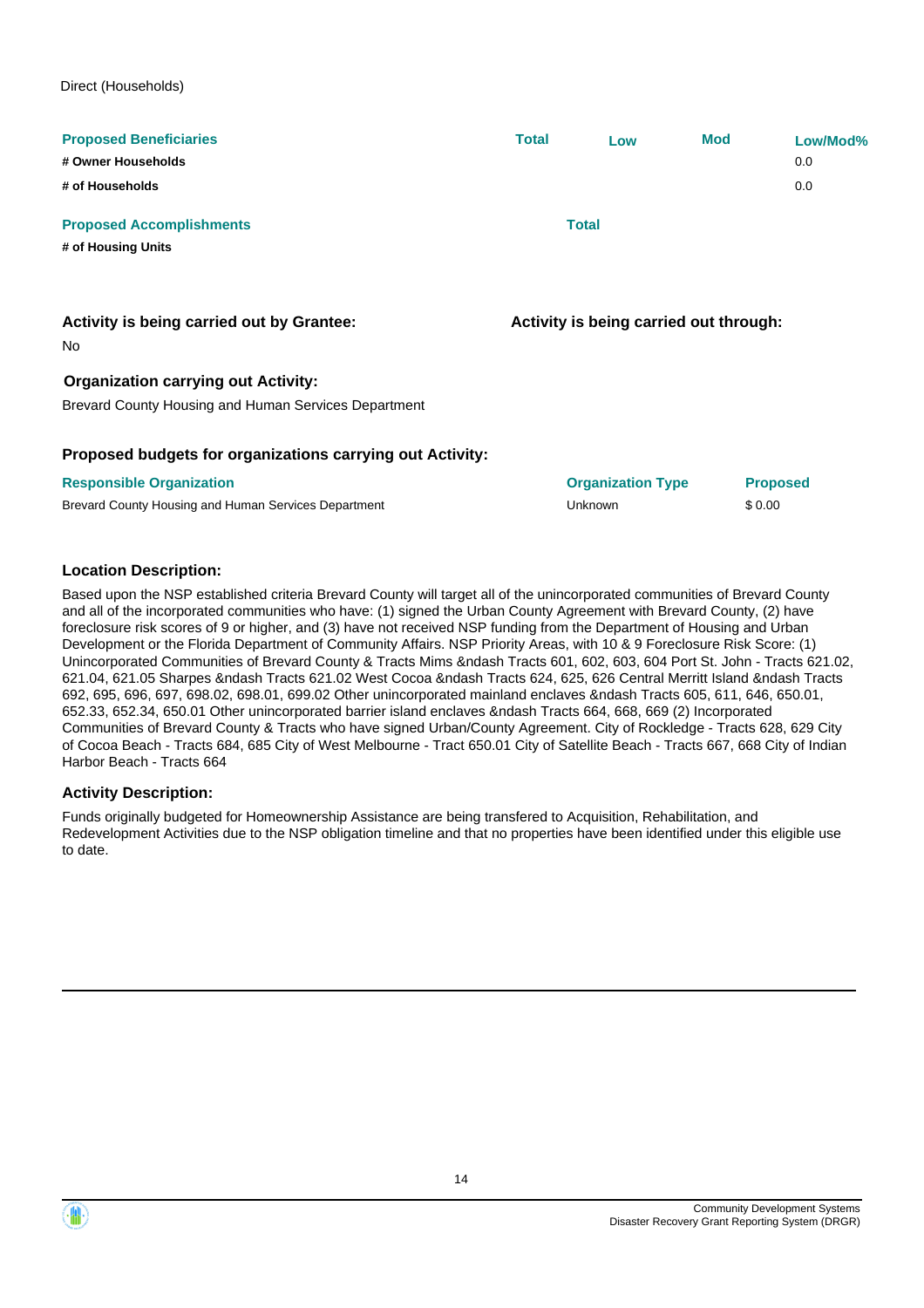**Grantee Activity Number: Activity Status: Activity 4 - 315129b Activitiy Type:** Homeownership Assistance to low- and moderate-income Theorem Conder Way **Activity Title: Sale MMI Project Number:** 4 **Project Title:** Sale

**Projected Start Date:** LMMI: Low, Moderate and Middle Income National Objective for NSP Only **National Objective: Projected End Date:** 06/17/2009 06/17/2009 06/17/2009 06/17/2009 06/17/2009 06/17/2009 06/17/2009 06/1 **Total Budget:** \$ 0.00 **Other Funds** \$ 0.00 **Total Funds** \$ 0.00 **Project Draw Block by HUD: Project Draw Block Date by HUD:** Not Blocked **Activity Draw Block by HUD: Activity Draw Block Date by HUD:** Not Blocked **Block Drawdown By Grantee:** Not Blocked

**Environmental Assessment:**

#### **Benefit Report Type:**

Direct (Households)

| <b>Proposed Beneficiaries</b><br># Owner Households<br># of Households | <b>Total</b> | Low | <b>Mod</b> | Low/Mod%<br>0.0<br>0.0 |
|------------------------------------------------------------------------|--------------|-----|------------|------------------------|
| <b>Proposed Accomplishments</b>                                        | Total        |     |            |                        |
| # of Housing Units                                                     |              |     |            |                        |

| Activity is being carried out by Grantee:<br><b>No</b>    | Activity is being carried out through: |                 |  |
|-----------------------------------------------------------|----------------------------------------|-----------------|--|
| <b>Organization carrying out Activity:</b>                |                                        |                 |  |
| Brevard County Housing and Human Services Department      |                                        |                 |  |
| Proposed budgets for organizations carrying out Activity: |                                        |                 |  |
| <b>Responsible Organization</b>                           | <b>Organization Type</b>               | <b>Proposed</b> |  |
| Brevard County Housing and Human Services Department      | Unknown                                | \$0.00          |  |

#### **Location Description:**

Based upon the NSP established criteria Brevard County will target all of the unincorporated communities of Brevard County

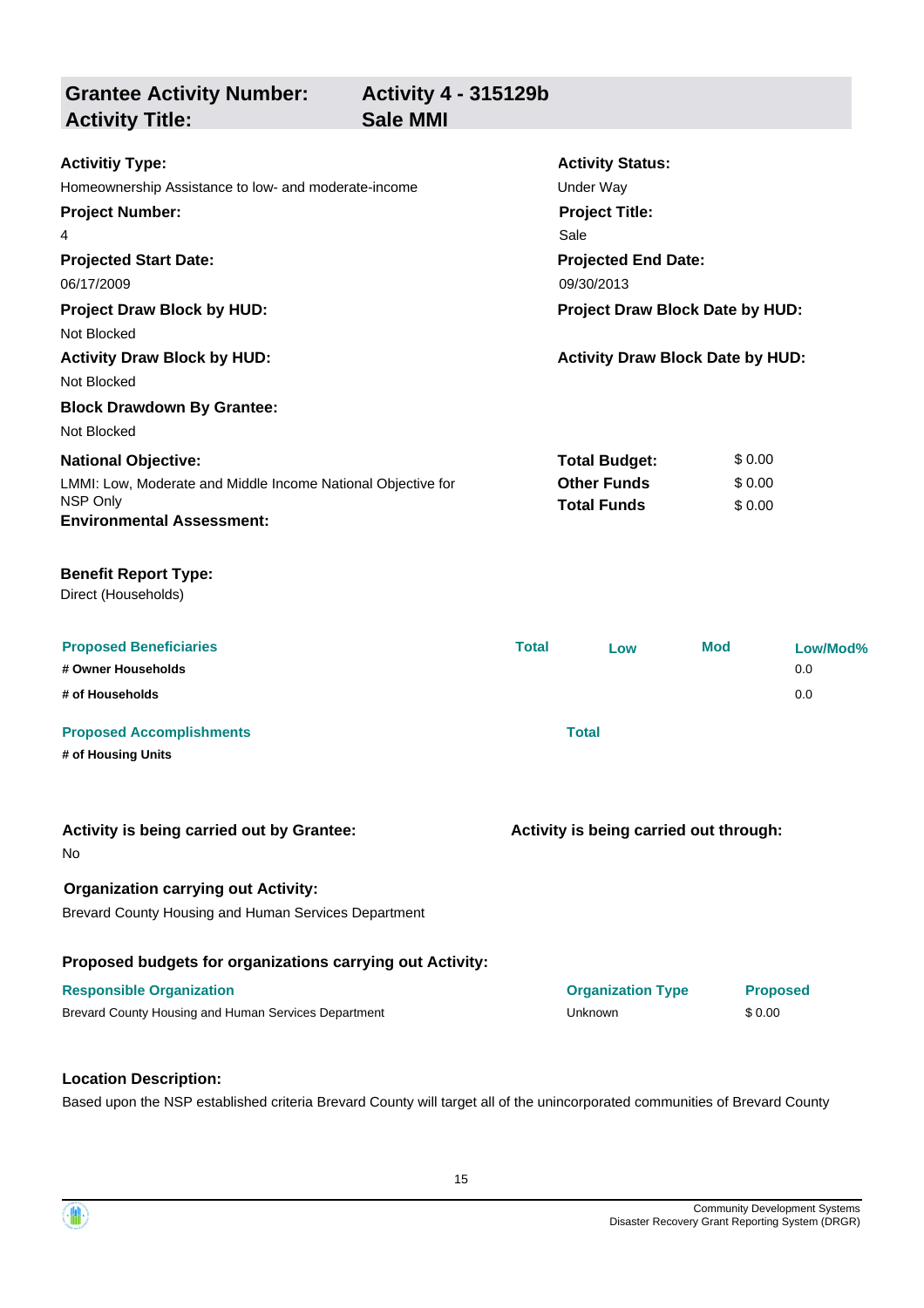and all of the incorporated communities who have: (1) signed the Urban County Agreement with Brevard County, (2) have foreclosure risk scores of 9 or higher, and (3) have not received NSP funding from the Department of Housing and Urban Development or the Florida Department of Community Affairs. NSP Priority Areas, with 10 & 9 Foreclosure Risk Score: (1) Unincorporated Communities of Brevard County & Tracts Mims &ndash Tracts 601, 602, 603, 604 Port St. John - Tracts 621.02, 621.04, 621.05 Sharpes &ndash Tracts 621.02 West Cocoa &ndash Tracts 624, 625, 626 Central Merritt Island &ndash Tracts 692, 695, 696, 697, 698.02, 698.01, 699.02 Other unincorporated mainland enclaves &ndash Tracts 605, 611, 646, 650.01, 652.33, 652.34, 650.01 Other unincorporated barrier island enclaves &ndash Tracts 664, 668, 669 (2) Incorporated Communities of Brevard County & Tracts who have signed Urban/County Agreement. City of Rockledge - Tracts 628, 629 City of Cocoa Beach - Tracts 684, 685 City of West Melbourne - Tract 650.01 City of Satellite Beach - Tracts 667, 668 City of Indian Harbor Beach - Tracts 664

#### **Activity Description:**

Funds originally budgeted for Homeownership Assistance are being transfered to Acquisition, Rehabilitation, and Redevelopment Activities due to the NSP obligation timeline and that no properties have been identified under this eligible use to date.

### **Project # / Title: 5 / Land Banking**

| <b>Grantee Activity Number:</b><br><b>Activity Title:</b>                   | <b>Activity 5 - 315127a</b><br><b>Land Bank LH</b> |                                         |        |
|-----------------------------------------------------------------------------|----------------------------------------------------|-----------------------------------------|--------|
|                                                                             |                                                    |                                         |        |
| <b>Activitiy Type:</b>                                                      |                                                    | <b>Activity Status:</b>                 |        |
| Land Banking - Disposition (NSP Only)                                       |                                                    | Under Way                               |        |
| <b>Project Number:</b>                                                      |                                                    | <b>Project Title:</b>                   |        |
| 5                                                                           |                                                    | Land Banking                            |        |
| <b>Projected Start Date:</b>                                                |                                                    | <b>Projected End Date:</b>              |        |
| 06/17/2009                                                                  |                                                    | 09/30/2013                              |        |
| <b>Project Draw Block by HUD:</b>                                           |                                                    | Project Draw Block Date by HUD:         |        |
| Not Blocked                                                                 |                                                    |                                         |        |
| <b>Activity Draw Block by HUD:</b>                                          |                                                    | <b>Activity Draw Block Date by HUD:</b> |        |
| Not Blocked                                                                 |                                                    |                                         |        |
| <b>Block Drawdown By Grantee:</b>                                           |                                                    |                                         |        |
| Not Blocked                                                                 |                                                    |                                         |        |
| <b>National Objective:</b>                                                  |                                                    | <b>Total Budget:</b>                    | \$0.00 |
| LH25: Funds targeted for housing for households whose incomes               |                                                    | <b>Other Funds</b>                      | \$0.00 |
| are at or under 50% Area Median Income.<br><b>Environmental Assessment:</b> |                                                    | <b>Total Funds</b>                      | \$0.00 |
| <b>Benefit Report Type:</b>                                                 |                                                    |                                         |        |

NA

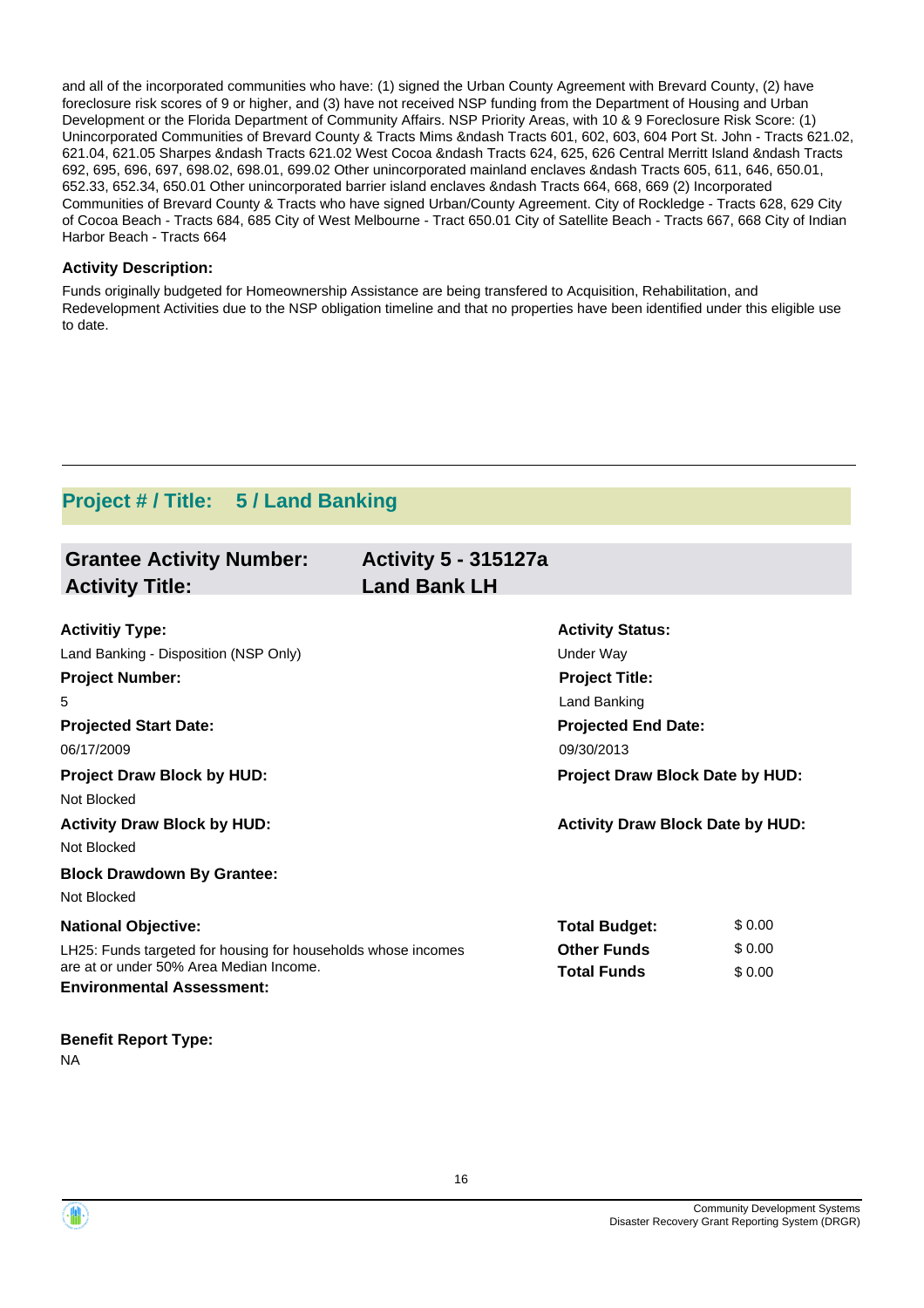#### **Proposed Accomplishments Total**

**# of Housing Units**

**Hours Maintaining Banked Properties**

**# of Properties**

#### **Activity is being carried out by Grantee:**

No

#### **Organization carrying out Activity:**

Brevard County Housing and Human Services Department

#### **Proposed budgets for organizations carrying out Activity:**

| <b>Responsible Organization</b>                      | <b>Organization Type</b> | <b>Proposed</b> |
|------------------------------------------------------|--------------------------|-----------------|
| Brevard County Housing and Human Services Department | Unknown                  | \$0.00          |

#### **Location Description:**

Based upon the NSP established criteria Brevard County will target all of the unincorporated communities of Brevard County and all of the incorporated communities who have: (1) signed the Urban County Agreement with Brevard County, (2) have foreclosure risk scores of 9 or higher, and (3) have not received NSP funding from the Department of Housing and Urban Development or the Florida Department of Community Affairs. NSP Priority Areas, with 10 & 9 Foreclosure Risk Score: (1) Unincorporated Communities of Brevard County & Tracts Mims &ndash Tracts 601, 602, 603, 604 Port St. John - Tracts 621.02, 621.04, 621.05 Sharpes &ndash Tracts 621.02 West Cocoa &ndash Tracts 624, 625, 626 Central Merritt Island &ndash Tracts 692, 695, 696, 697, 698.02, 698.01, 699.02 Other unincorporated mainland enclaves &ndash Tracts 605, 611, 646, 650.01, 652.33, 652.34, 650.01 Other unincorporated barrier island enclaves &ndash Tracts 664, 668, 669 (2) Incorporated Communities of Brevard County & Tracts who have signed Urban/County Agreement. City of Rockledge - Tracts 628, 629 City of Cocoa Beach - Tracts 684, 685 City of West Melbourne - Tract 650.01 City of Satellite Beach - Tracts 667, 668 City of Indian Harbor Beach - Tracts 664

#### **Activity Description:**

Funds originally budgeted for Land Banking are being transfered to Acquisition, Rehabilitation, and Redevelopment Activities due to the NSP obligation timeline and that no properties have been identified under this eligible use to date.

17



**Activity is being carried out through:**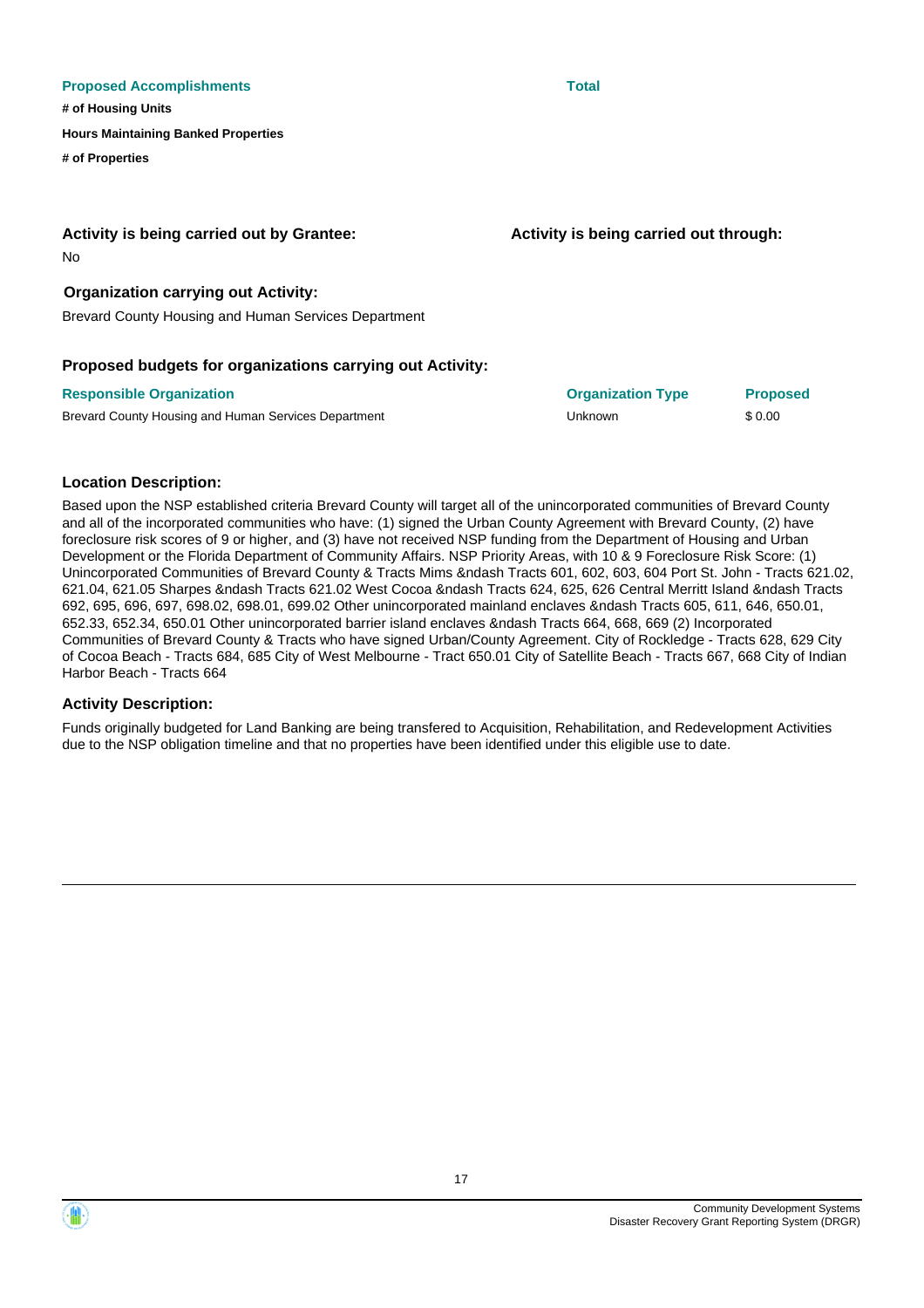**Grantee Activity Number: Activity Title: Land Banking MMI**

| <b>Activitiy Type:</b>                                                                             | <b>Activity Status:</b><br><b>Under Way</b> |                 |
|----------------------------------------------------------------------------------------------------|---------------------------------------------|-----------------|
| Land Banking - Disposition (NSP Only)                                                              |                                             |                 |
| <b>Project Number:</b>                                                                             | <b>Project Title:</b><br>Land Banking       |                 |
| 5                                                                                                  |                                             |                 |
| <b>Projected Start Date:</b><br>06/17/2009                                                         | <b>Projected End Date:</b><br>09/30/2013    |                 |
|                                                                                                    |                                             |                 |
| <b>Project Draw Block by HUD:</b>                                                                  | Project Draw Block Date by HUD:             |                 |
| Not Blocked                                                                                        |                                             |                 |
| <b>Activity Draw Block by HUD:</b><br>Not Blocked                                                  | <b>Activity Draw Block Date by HUD:</b>     |                 |
| <b>Block Drawdown By Grantee:</b>                                                                  |                                             |                 |
| Not Blocked                                                                                        |                                             |                 |
| <b>National Objective:</b>                                                                         | <b>Total Budget:</b>                        | \$0.00          |
| LMMI: Low, Moderate and Middle Income National Objective for                                       | <b>Other Funds</b>                          | \$0.00          |
| NSP Only                                                                                           | <b>Total Funds</b>                          | \$0.00          |
| <b>Environmental Assessment:</b>                                                                   |                                             |                 |
| <b>Benefit Report Type:</b><br><b>NA</b>                                                           |                                             |                 |
| <b>Proposed Accomplishments</b>                                                                    | <b>Total</b>                                |                 |
| # of Housing Units                                                                                 |                                             |                 |
| <b>Hours Maintaining Banked Properties</b>                                                         |                                             |                 |
| # of Properties                                                                                    |                                             |                 |
|                                                                                                    |                                             |                 |
| Activity is being carried out by Grantee:<br>No.                                                   | Activity is being carried out through:      |                 |
| <b>Organization carrying out Activity:</b><br>Brevard County Housing and Human Services Department |                                             |                 |
| Proposed budgets for organizations carrying out Activity:                                          |                                             |                 |
| <b>Responsible Organization</b>                                                                    | <b>Organization Type</b>                    | <b>Proposed</b> |
| Brevard County Housing and Human Services Department                                               | Unknown                                     | \$0.00          |
|                                                                                                    |                                             |                 |

#### **Location Description:**

Based upon the NSP established criteria Brevard County will target all of the unincorporated communities of Brevard County and all of the incorporated communities who have: (1) signed the Urban County Agreement with Brevard County, (2) have

18

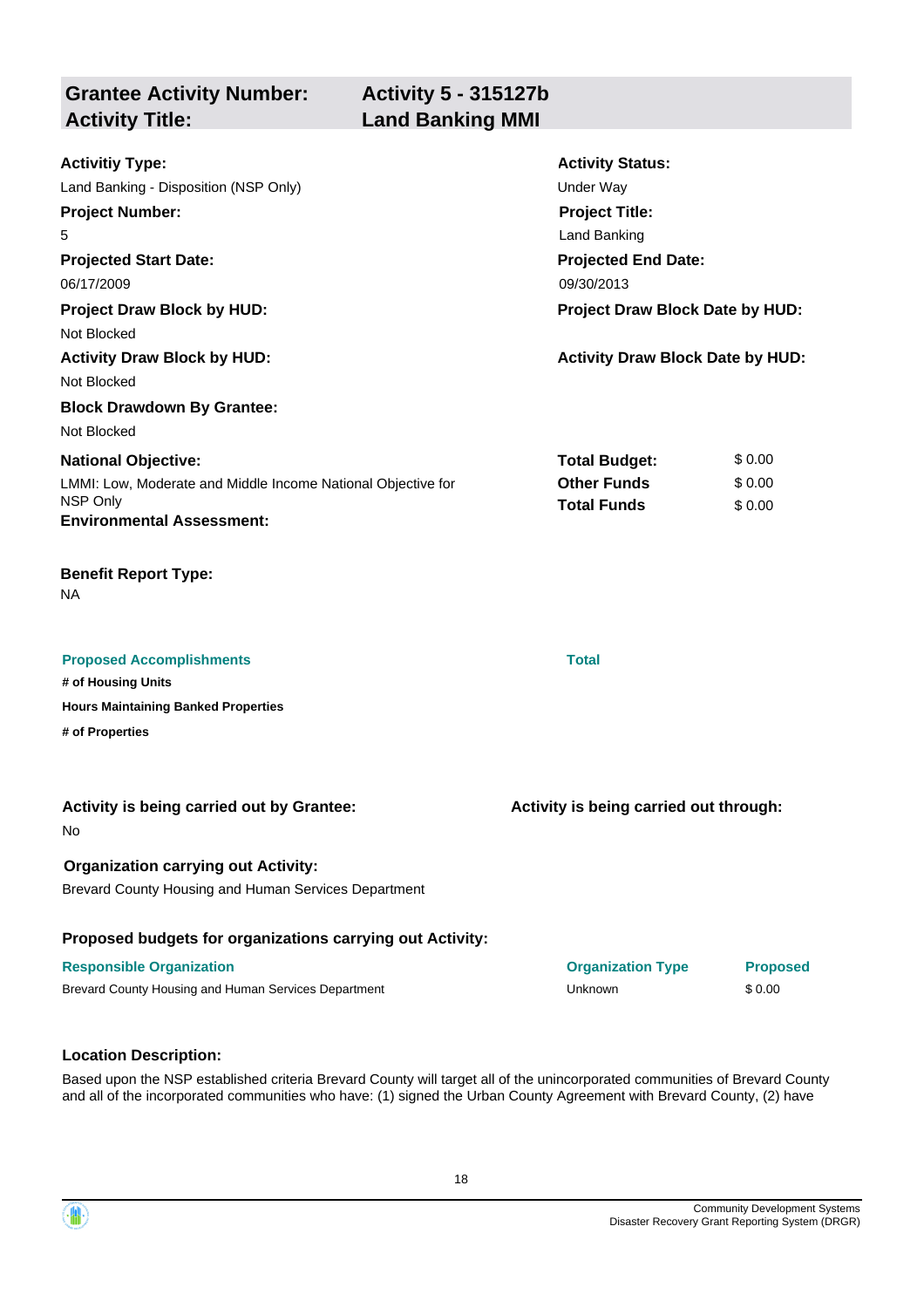foreclosure risk scores of 9 or higher, and (3) have not received NSP funding from the Department of Housing and Urban Development or the Florida Department of Community Affairs. NSP Priority Areas, with 10 & 9 Foreclosure Risk Score: (1) Unincorporated Communities of Brevard County & Tracts Mims &ndash Tracts 601, 602, 603, 604 Port St. John - Tracts 621.02, 621.04, 621.05 Sharpes &ndash Tracts 621.02 West Cocoa &ndash Tracts 624, 625, 626 Central Merritt Island &ndash Tracts 692, 695, 696, 697, 698.02, 698.01, 699.02 Other unincorporated mainland enclaves &ndash Tracts 605, 611, 646, 650.01, 652.33, 652.34, 650.01 Other unincorporated barrier island enclaves &ndash Tracts 664, 668, 669 (2) Incorporated Communities of Brevard County & Tracts who have signed Urban/County Agreement. City of Rockledge - Tracts 628, 629 City of Cocoa Beach - Tracts 684, 685 City of West Melbourne - Tract 650.01 City of Satellite Beach - Tracts 667, 668 City of Indian Harbor Beach - Tracts 664

#### **Activity Description:**

Funds originally budgeted for Land Banking are being transfered to Acquisition, Rehabilitation, and Redevelopment Activities due to the NSP obligation timeline and that no properties have been identified under this eligible use to date.

### **Project # / Title: 6 / Redevelopment**

| <b>Grantee Activity Number:</b><br><b>Activity Title:</b>                                                                                    | <b>Activity 6 - 315128</b><br>Redevelopment |                                          |            |              |
|----------------------------------------------------------------------------------------------------------------------------------------------|---------------------------------------------|------------------------------------------|------------|--------------|
| <b>Activitiy Type:</b>                                                                                                                       |                                             | <b>Activity Status:</b>                  |            |              |
| Construction of new housing                                                                                                                  |                                             | Planned                                  |            |              |
| <b>Project Number:</b>                                                                                                                       |                                             | <b>Project Title:</b>                    |            |              |
| 6                                                                                                                                            | Redevelopment                               |                                          |            |              |
| <b>Projected Start Date:</b><br>06/17/2009                                                                                                   |                                             | <b>Projected End Date:</b><br>09/30/2013 |            |              |
| <b>Project Draw Block by HUD:</b><br>Not Blocked                                                                                             |                                             | Project Draw Block Date by HUD:          |            |              |
| <b>Activity Draw Block by HUD:</b>                                                                                                           |                                             | <b>Activity Draw Block Date by HUD:</b>  |            |              |
| Not Blocked                                                                                                                                  |                                             |                                          |            |              |
| <b>Block Drawdown By Grantee:</b>                                                                                                            |                                             |                                          |            |              |
| Not Blocked                                                                                                                                  |                                             |                                          |            |              |
| <b>National Objective:</b>                                                                                                                   |                                             | <b>Total Budget:</b>                     |            | \$208,826.00 |
| LH25: Funds targeted for housing for households whose incomes<br>are at or under 50% Area Median Income.<br><b>Environmental Assessment:</b> |                                             | <b>Other Funds</b><br><b>Total Funds</b> | \$0.00     | \$208,826.00 |
| <b>Benefit Report Type:</b><br>Direct (Households)                                                                                           |                                             |                                          |            |              |
| <b>Proposed Beneficiaries</b>                                                                                                                | <b>Total</b>                                | Low                                      | <b>Mod</b> | Low/Mod%     |
| # Owner Households                                                                                                                           | 2                                           |                                          | 2          | 100.00       |
| # of Households                                                                                                                              | 2                                           |                                          | 2          | 100.00       |

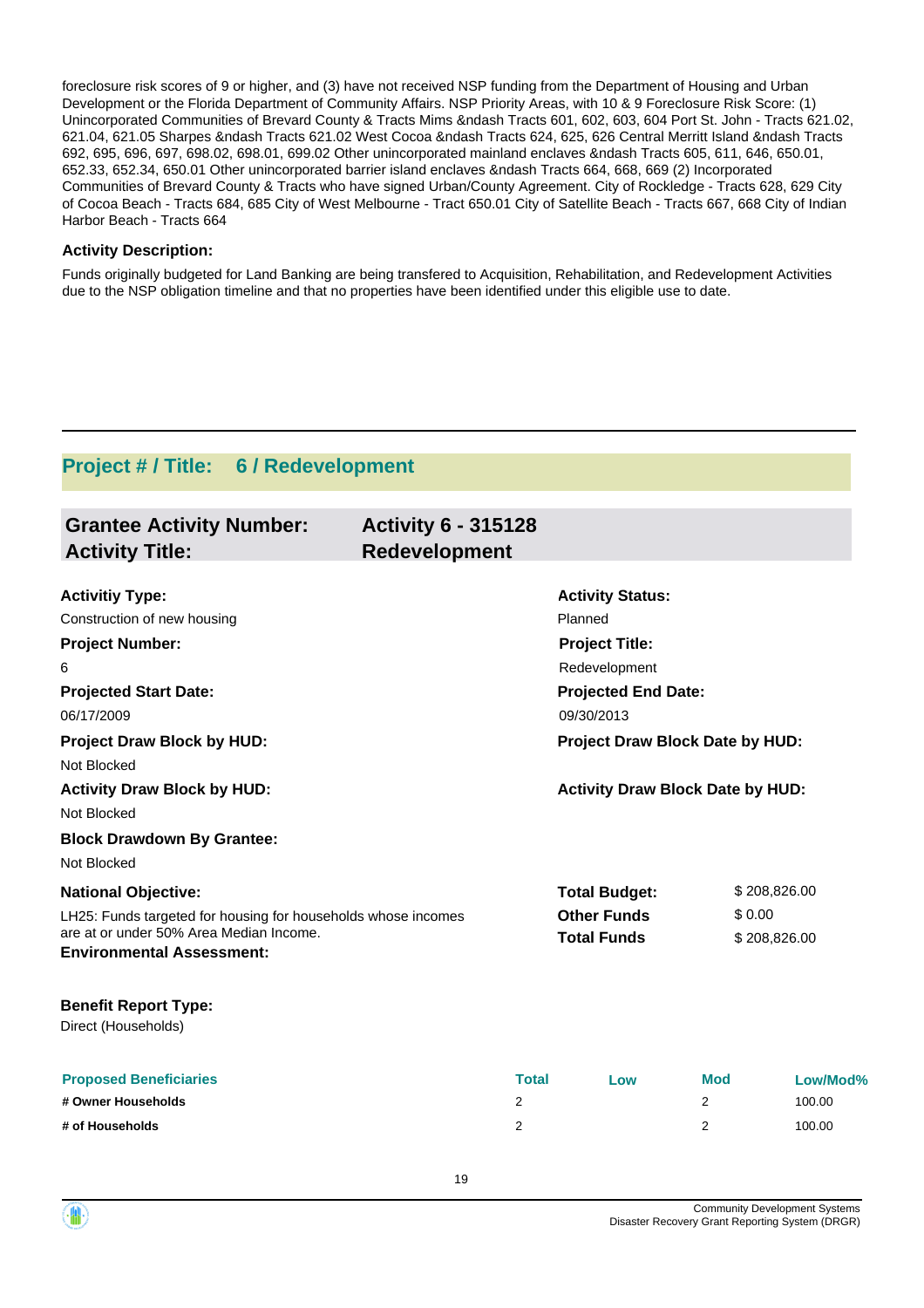| <b>Proposed Accomplishments</b> | <b>Total</b> |
|---------------------------------|--------------|
| # of Singlefamily Units         |              |
| # of Housing Units              | 2            |

#### **Activity is being carried out by Grantee:**

#### **Activity is being carried out through:**

Grantee Employees and Contractors

#### **Organization carrying out Activity:**

Brevard County Housing and Human Services Department

#### **Proposed budgets for organizations carrying out Activity:**

| <b>Responsible Organization</b>                      | <b>Organization Type</b> | <b>Proposed</b> |
|------------------------------------------------------|--------------------------|-----------------|
| Brevard County Housing and Human Services Department | Unknown                  | \$201.250.00    |

#### **Location Description:**

Yes

Based upon the NSP established criteria Brevard County will target all of the unincorporated communities of Brevard County and all of the incorporated communities who have: (1) signed the Urban County Agreement with Brevard County, (2) have foreclosure risk scores of 9 or higher, and (3) have not received NSP funding from the Department of Housing and Urban Development or the Florida Department of Community Affairs. NSP Priority Areas, with 10 & 9 Foreclosure Risk Score: (1) Unincorporated Communities of Brevard County & Tracts Mims &ndash Tracts 601, 602, 603, 604 Port St. John - Tracts 621.02, 621.04, 621.05 Sharpes &ndash Tracts 621.02 West Cocoa &ndash Tracts 624, 625, 626 Central Merritt Island &ndash Tracts 692, 695, 696, 697, 698.02, 698.01, 699.02 Other unincorporated mainland enclaves &ndash Tracts 605, 611, 646, 650.01, 652.33, 652.34, 650.01 Other unincorporated barrier island enclaves &ndash Tracts 664, 668, 669 (2) Incorporated Communities of Brevard County & Tracts who have signed Urban/County Agreement. City of Rockledge - Tracts 628, 629 City of Cocoa Beach - Tracts 684, 685 City of West Melbourne - Tract 650.01 City of Satellite Beach - Tracts 667, 668 City of Indian Harbor Beach - Tracts 664

#### **Activity Description:**

Funds originally budgeted for MMI Acquisition are being transfered to LH Acquisition, LH and MMI Rehabilitation, and MMI Redevelopment Activities due to the NSP obligation timeline.

### **Project # / Title: 7 / Administration**

| <b>Grantee Activity Number:</b><br><b>Activity Title:</b> | <b>Activity 7 - 315123</b><br><b>Admin</b> |                            |
|-----------------------------------------------------------|--------------------------------------------|----------------------------|
| <b>Activitiy Type:</b>                                    |                                            | <b>Activity Status:</b>    |
| Administration                                            |                                            | Under Way                  |
| <b>Project Number:</b>                                    |                                            | <b>Project Title:</b>      |
| $\overline{7}$                                            |                                            | Administration             |
| <b>Projected Start Date:</b>                              |                                            | <b>Projected End Date:</b> |
|                                                           |                                            |                            |

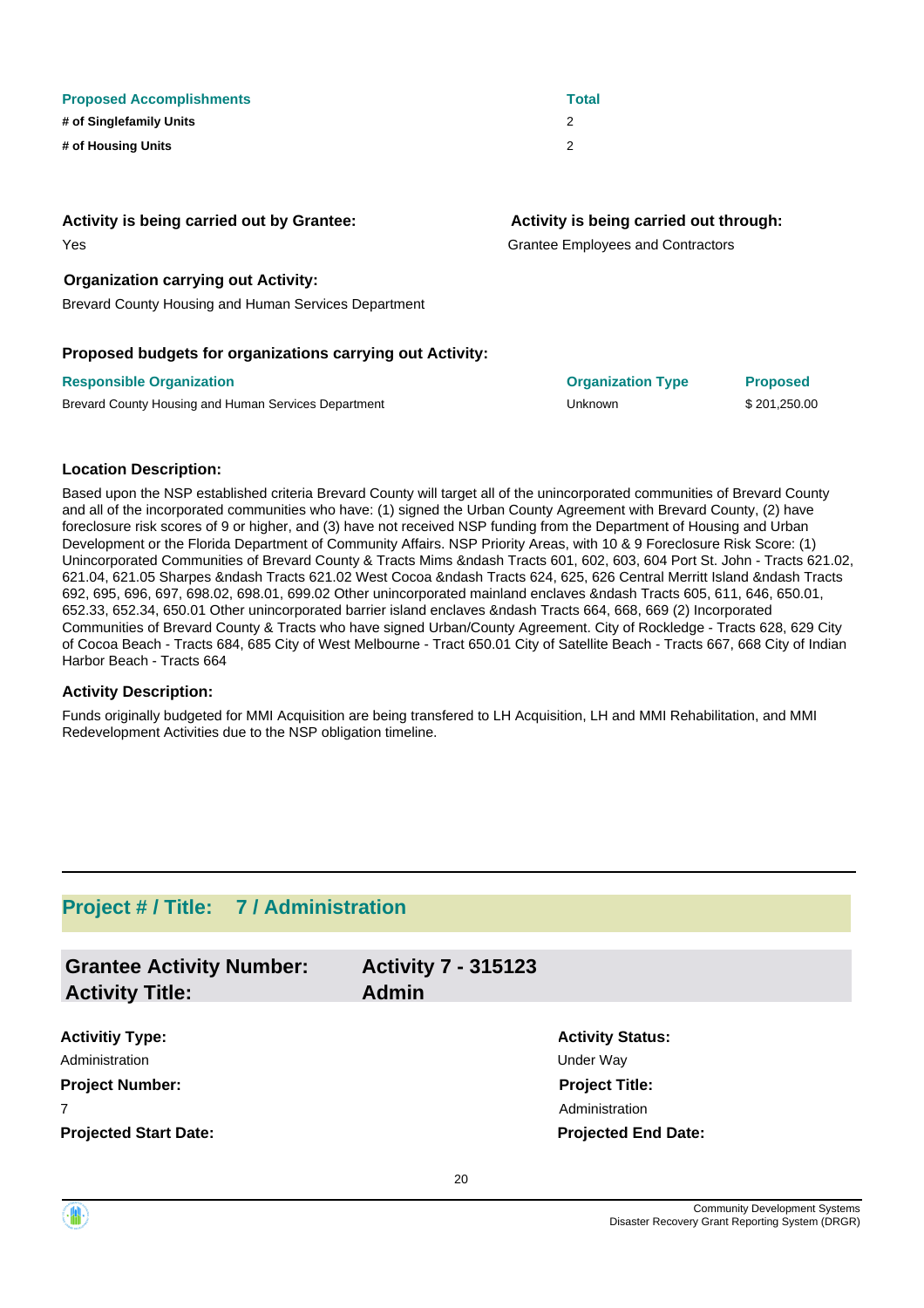| 06/17/2009                                                    | 09/30/2013                              |                                        |  |
|---------------------------------------------------------------|-----------------------------------------|----------------------------------------|--|
| <b>Project Draw Block by HUD:</b>                             |                                         | <b>Project Draw Block Date by HUD:</b> |  |
| Not Blocked                                                   |                                         |                                        |  |
| <b>Activity Draw Block by HUD:</b>                            | <b>Activity Draw Block Date by HUD:</b> |                                        |  |
| Not Blocked                                                   |                                         |                                        |  |
| <b>Block Drawdown By Grantee:</b>                             |                                         |                                        |  |
| Not Blocked                                                   |                                         |                                        |  |
| <b>National Objective:</b>                                    | <b>Total Budget:</b>                    | \$686,967.00                           |  |
| Not Applicable - (for Planning/Administration or Unprogrammed | <b>Other Funds</b>                      | \$0.00                                 |  |
| Funds only)                                                   | <b>Total Funds</b>                      | \$686,967.00                           |  |
| <b>Environmental Assessment:</b>                              |                                         |                                        |  |
| <b>Benefit Report Type:</b>                                   |                                         |                                        |  |
| NA                                                            |                                         |                                        |  |
|                                                               |                                         |                                        |  |
|                                                               |                                         |                                        |  |
|                                                               |                                         |                                        |  |
| Activity is being carried out by Grantee:                     | Activity is being carried out through:  |                                        |  |
| No                                                            |                                         |                                        |  |
| <b>Organization carrying out Activity:</b>                    |                                         |                                        |  |
| Brevard County Housing and Human Services Department          |                                         |                                        |  |
|                                                               |                                         |                                        |  |

#### **Proposed budgets for organizations carrying out Activity:**

| <b>Responsible Organization</b>                      | <b>Organization Type</b> | <b>Proposed</b> |
|------------------------------------------------------|--------------------------|-----------------|
| Brevard County Housing and Human Services Department | Unknown                  | \$526,966.00    |

#### **Location Description:**

Based upon the NSP established criteria Brevard County will target all of the unincorporated communities of Brevard County and all of the incorporated communities who have: (1) signed the Urban County Agreement with Brevard County, (2) have foreclosure risk scores of 9 or higher, and (3) have not received NSP funding from the Department of Housing and Urban Development or the Florida Department of Community Affairs. NSP Priority Areas, with 10 & 9 Foreclosure Risk Score: (1) Unincorporated Communities of Brevard County & Tracts Mims &ndash Tracts 601, 602, 603, 604 Port St. John - Tracts 621.02, 621.04, 621.05 Sharpes &ndash Tracts 621.02 West Cocoa &ndash Tracts 624, 625, 626 Central Merritt Island &ndash Tracts 692, 695, 696, 697, 698.02, 698.01, 699.02 Other unincorporated mainland enclaves &ndash Tracts 605, 611, 646, 650.01, 652.33, 652.34, 650.01 Other unincorporated barrier island enclaves &ndash Tracts 664, 668, 669 (2) Incorporated Communities of Brevard County & Tracts who have signed Urban/County Agreement. City of Rockledge - Tracts 628, 629 City of Cocoa Beach - Tracts 684, 685 City of West Melbourne - Tract 650.01 City of Satellite Beach - Tracts 667, 668 City of Indian Harbor Beach - Tracts 664

#### **Activity Description:**

NSP funds will be used to pay reasonable program administration costs related to the planning and execution of the activities listed above. This includes costs related to staffing for overall program management, coordination, monitoring, reporting, and direct and indirect charges.